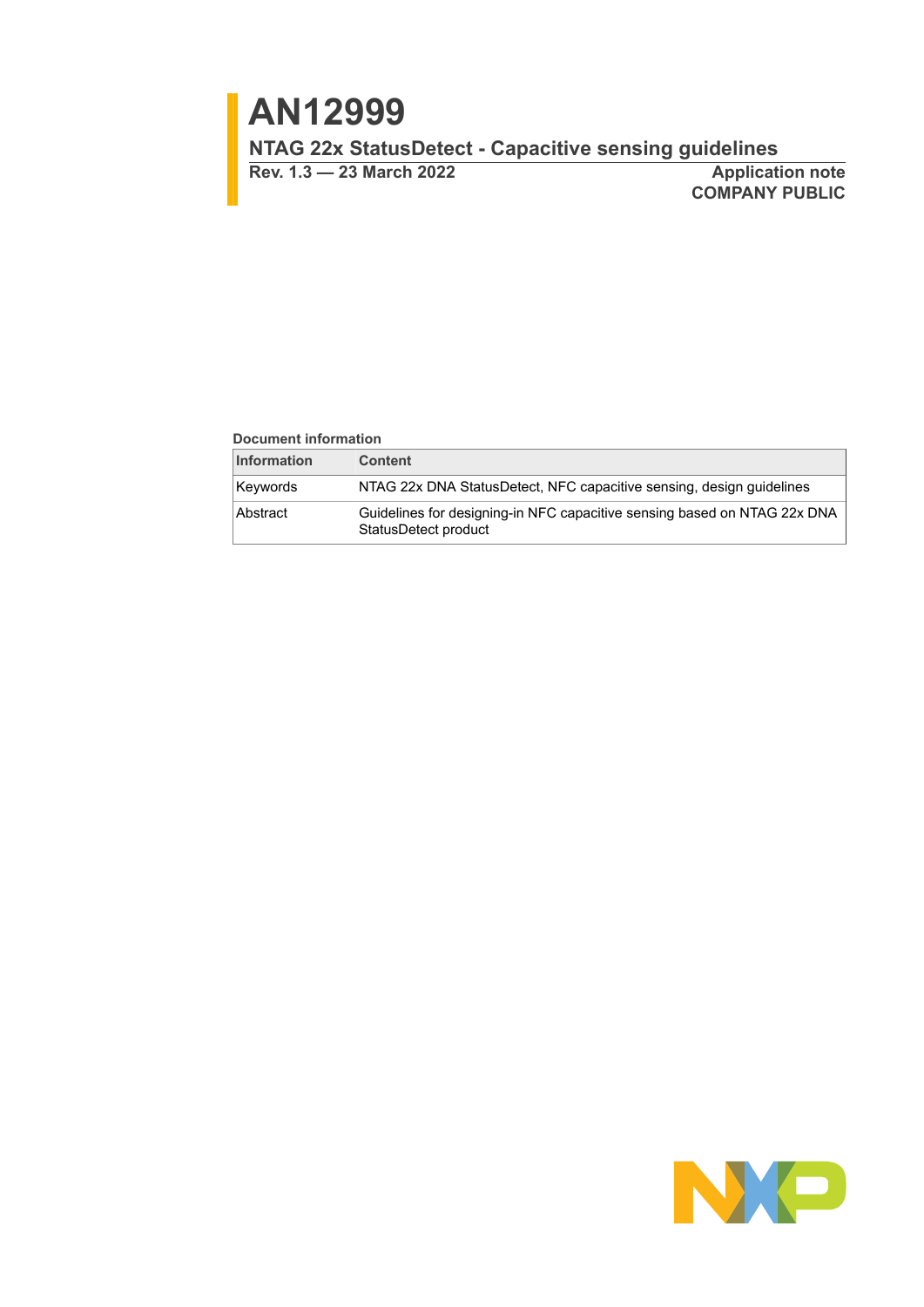# **Revision history**

| <b>Rev</b>       | Date     | <b>Description</b>                |
|------------------|----------|-----------------------------------|
| $\mathsf{v}$ 1.3 | 20220323 | Correction of Equation 5          |
| v 1.2            | 20220207 | Editorial updates                 |
| $\mathsf{v}$ 1.1 | 20220120 | Editorial updates, added chapters |
| v 1.0            | 20220218 | Initial version                   |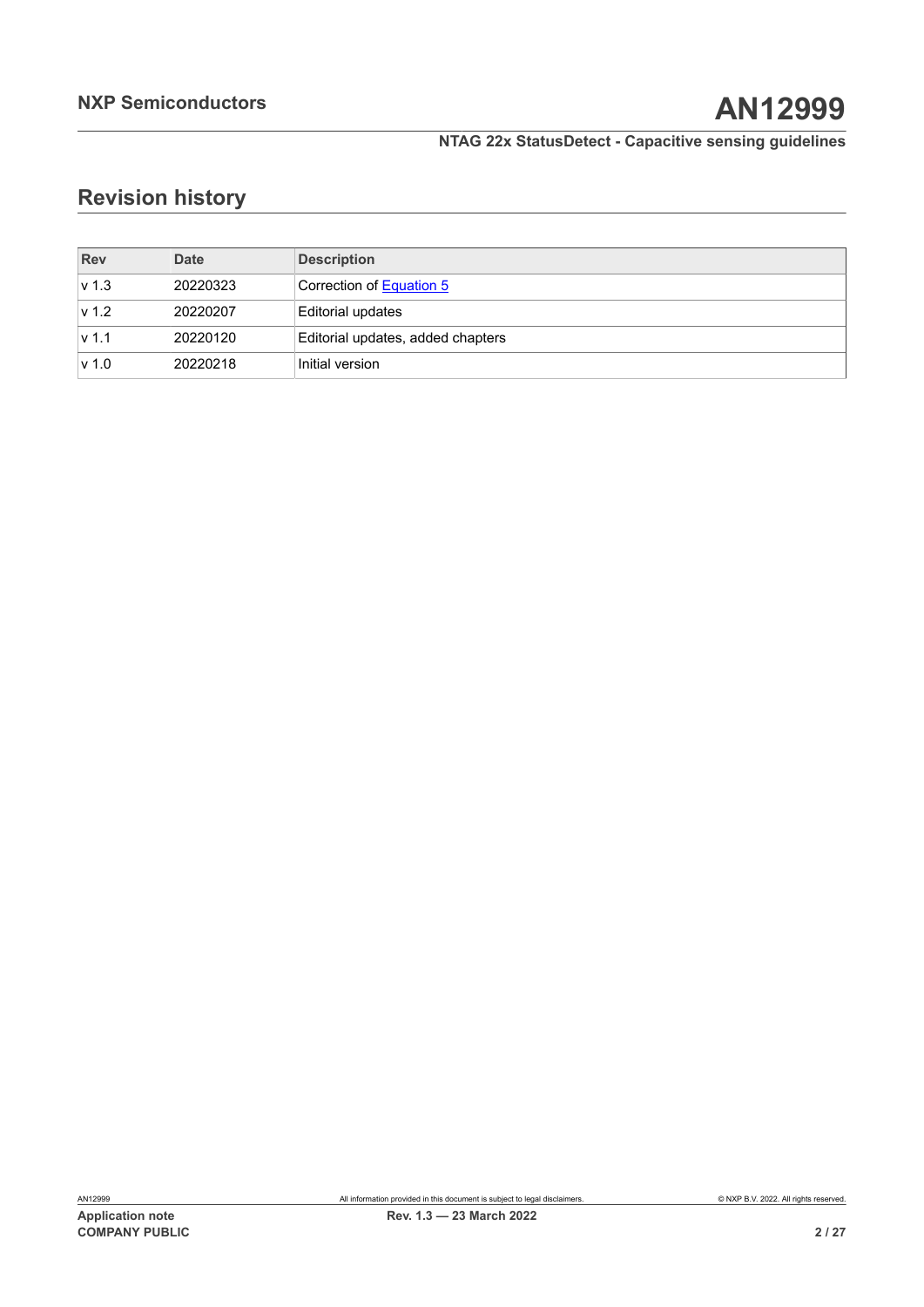## <span id="page-2-1"></span>**1 Abbreviations**

<span id="page-2-0"></span>

|                | <b>Table 1. Abbreviations</b>                                                                                                 |  |  |  |  |
|----------------|-------------------------------------------------------------------------------------------------------------------------------|--|--|--|--|
| <b>Acronym</b> | <b>Description</b>                                                                                                            |  |  |  |  |
| <b>AES</b>     | <b>Advanced Encryption Standard</b>                                                                                           |  |  |  |  |
| AID            | <b>Application IDentifier</b>                                                                                                 |  |  |  |  |
| APDU           | Application Protocol Data Unit                                                                                                |  |  |  |  |
| C-APDU         | <b>Command APDU</b>                                                                                                           |  |  |  |  |
| <b>CMAC</b>    | MAC according to NIST Special Publication 800-38B                                                                             |  |  |  |  |
| CRC            | <b>Cyclic Redundancy Check</b>                                                                                                |  |  |  |  |
| CS             | Capacitive sensing                                                                                                            |  |  |  |  |
| <b>CTT</b>     | Capacitive Tag Tamper (StatusDetect)                                                                                          |  |  |  |  |
| <b>FNMR</b>    | False Non-Match rate. Proportion of genuine attempts that are falsely declared<br>not to match a template of the same object. |  |  |  |  |
| <b>FMR</b>     | False Match Rate. Proportion of impostor attempts that are falsely declared to<br>match a template of another object.         |  |  |  |  |
| IC             | <b>Integrated Circuit</b>                                                                                                     |  |  |  |  |
| <b>KDF</b>     | Key derivation function                                                                                                       |  |  |  |  |
| LSB            | Lowest Significant Byte                                                                                                       |  |  |  |  |
| <b>LSb</b>     | Lowest Significant bit                                                                                                        |  |  |  |  |
| <b>MAC</b>     | Message Authentication Code                                                                                                   |  |  |  |  |
| <b>NDEF</b>    | NFC Data Exchange Format                                                                                                      |  |  |  |  |
| <b>NFC</b>     | <b>Near Field Communication</b>                                                                                               |  |  |  |  |
| <b>NVM</b>     | Non-volatile memory                                                                                                           |  |  |  |  |
| <b>PCD</b>     | <b>Proximity Coupling Device</b>                                                                                              |  |  |  |  |
| <b>PICC</b>    | Proximity Integrated Circuit Card                                                                                             |  |  |  |  |
| <b>PRF</b>     | <b>Pseudo Random Function</b>                                                                                                 |  |  |  |  |
| R-APDU         | Response APDU (received from PICC)                                                                                            |  |  |  |  |
| UID            | Unique IDentifier                                                                                                             |  |  |  |  |
| URI            | Uniform Resource Identifier                                                                                                   |  |  |  |  |
| URL            | Uniform Resource Locator                                                                                                      |  |  |  |  |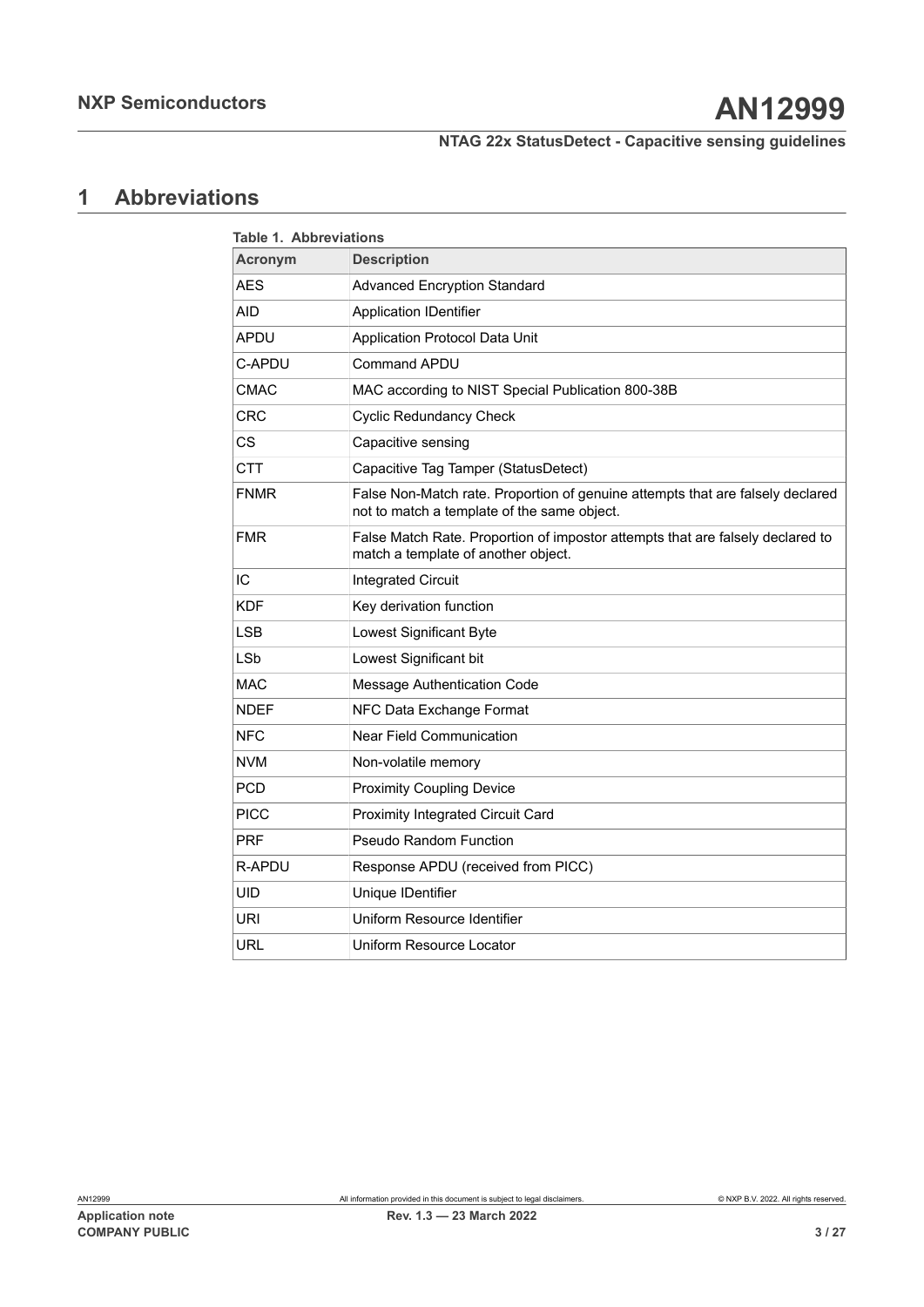## <span id="page-3-0"></span>**2 About this document**

This document addresses developers who are developing applications based on NTAG 22x DNA StatusDetect products.

This application note is a supplementary document for implementations using the mentioned products. It shall be used in addition to NTAG 22x DNA StatusDetect data sheets [\[1\]](#page-22-0), [\[2\],](#page-22-1) [\[3\]](#page-22-2) or [\[4\]](#page-22-3). The best use of this application note is achieved by reading the mentioned data sheet in advance. This document represents numerical examples. For more information on security aspects of NTAG 22x DNA StatusDetect, refer to [\[6\].](#page-22-4) For more information on Antenna design, refer to [\[7\]](#page-22-5).

**Note: This application note does not replace any of the relevant functional specifications, data sheets, or design guides.**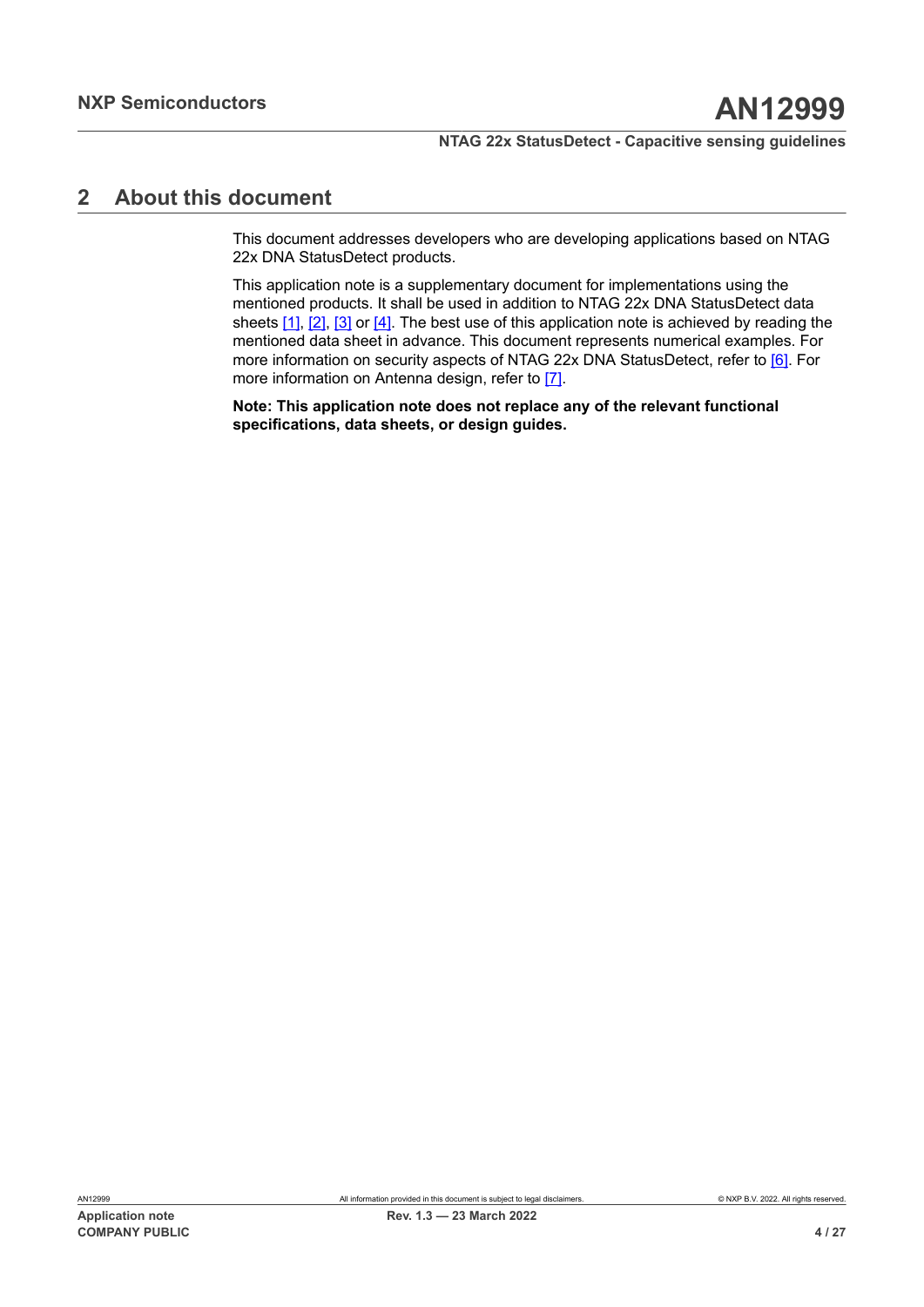## <span id="page-4-2"></span>**3 Capacitor and capacitance**

A simple capacitor may be defined by two electrodes configured as flat parallel plates with distance *d* and area *A* [Figure 1](#page-4-0).

<span id="page-4-0"></span>

For distance *d* being much smaller than the plates dimensions, the capacitance of capacitor may be calculated as:

$$
C = \varepsilon_0 * \varepsilon_r * \frac{A}{d} \tag{1}
$$

<span id="page-4-1"></span> $\varepsilon_0$  is the permittivity of the vacuum ( $\varepsilon_0$  = 8.85  $*$  10<sup>−12</sup> $F/m$ ).  $\varepsilon_r$  is the relative permittivity of the dielectric between the two electrodes. The capacitance as given by [Capacitance](#page-4-1) increases with an increase of the effective area *A*. It decreases with an increase of the effective distance  $d$  and increases with an increase of the relative permittivity  $\varepsilon_{r\cdot}$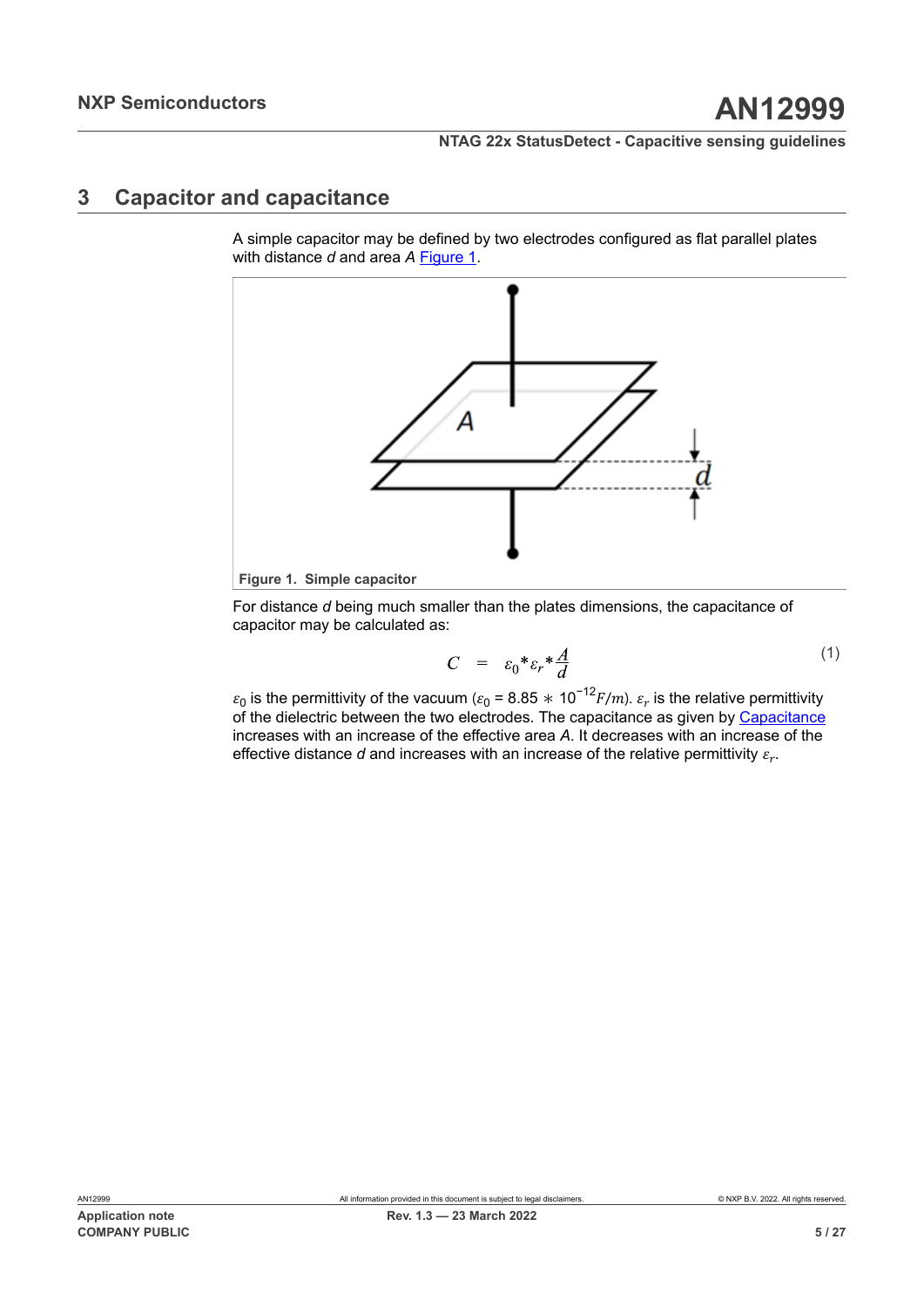## <span id="page-5-1"></span>**4 Capacitive measuring concept in NTAG**

## **4.1 IC connection**

<span id="page-5-2"></span>The IC is connected to the capacitor via DP and GND pads.

<span id="page-5-0"></span>

## <span id="page-5-3"></span>**4.2 Differential measurement principle**

The analog part of the Capacitive Tag Tamper (CTT) block works by comparing the slopes of 2 charged capacitors (internal and external one connected between DP and GND pads) and checking how long does it take, until certain thresholds are reached.

This approach lowers the environmental influence on the capacitive measurements. E.g., Internal capacitor will be affected by higher ambient temperature in the same range as the measured external capacitor.

- **•** Charging time (internal counter) of internal capacitor is measured using fixed current to charge
- **•** Charging time *CounterValue2\_ext* of external capacitor is measured regarding to the adjustable current *CTT\_CURR\_TRIM*.
- **•** *DifferenceMeasurement*is the time difference between the charging time of internal counter and the charging time *CounterVaue2\_ext* of the external capacitor
	- **–** A positive value of *DifferenceMeasurement* (DifferenceMeasurementB on [Figure 3\)](#page-6-0) means that the adjusted current is too small  $\rightarrow$  for the next calibration round current (*CTT\_CURR\_TRIM*) shall be increased.
	- **–** A negative value of *DifferenceMeasurement* (DifferenceMeasurementA on [Figure 3](#page-6-0)) means that the adjusted current is too high  $\rightarrow$  for the next calibration round current (*CTT\_CURR\_TRIM*) shall be decreased.
- **•** Smallest *DifferenceMeasurement* (less than 25d) value shall be stored into NTAG's *CTT\_DIFF\_CAL* register.
- **•** With *MEAS\_DBL\_Range*, it is possible to do a measurement of the external capacitor using double range (less accuracy) if this external capacitor exceeds 11 pF.
- With CTT CFILT, it is possible to enable an internal ballast capacitor inside NTAG (0 -3 pF) if the external capacitance is too low as defined in [\[3\]](#page-22-2).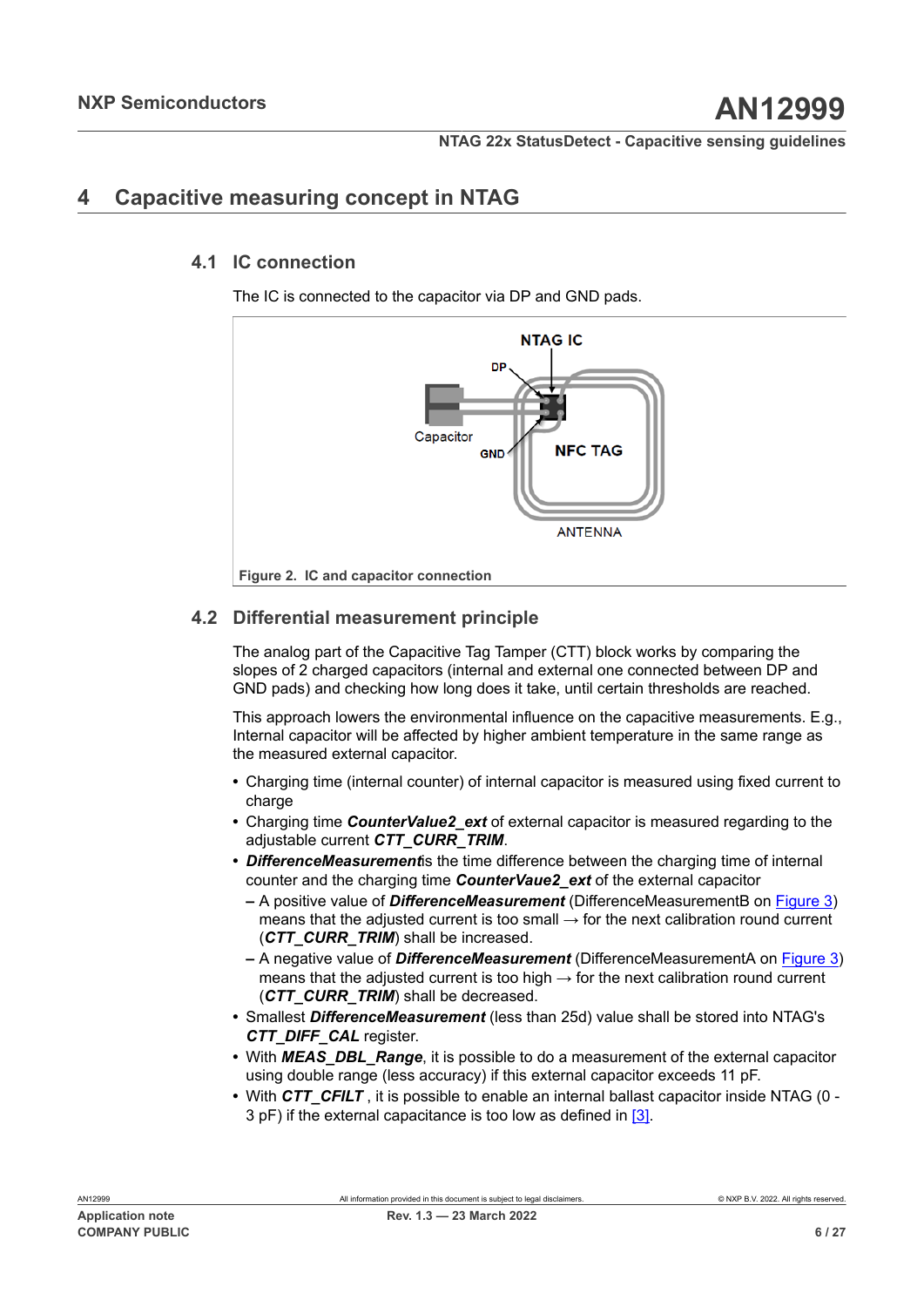<span id="page-6-0"></span>

## **4.3 CTT parameters read out**

<span id="page-6-1"></span>The Tag Tamper status (parameters) can be read from the Tag and later interpreted by the PCD side by:

- READ\_TT\_STATUS command or
- ASCII mirror feature including the Tag Tamper status [ASCII mirror described in [\[5\]](#page-22-6)]

## **4.4 Capacitive StatusDetect (Tag Tamper) mode**

<span id="page-6-2"></span>The Capacitive Tag Tamper status is measured at each power-up of the IC. If permanent storage is enabled with the STORE\_TT\_STATUS bit, the status is permanently unchangeable stored as tampered in EEPROM in case the difference between the measured capacitor value and the reference value exceeds the defined limits. The limits to detect a tamper event in the capacity tag tamper mode are defined with the upper limit in byte CTT\_UPPER\_LIMIT and the lower limit in byte CTT\_LOWER\_LIMIT.

To measure the external capacitor connected to DP and GND, the external capacitor is charged with the measurement current. In parallel, an internal capacitor is charged with a fixed current. In order to achieve the highest accuracy the charging time of the internal and external capacitors should be in a similar range. This is done by optimizing the measurement current during calibration in the Capacitive Tag Tamper mode or by choosing the optimum value based on the expected capacitor value in the capacitive sensor mode.

The charging times are measured with counters (10 bit).

AN12999 All information provided in this document is subject to legal disclaimers. © NXP B.V. 2022. All rights reserved.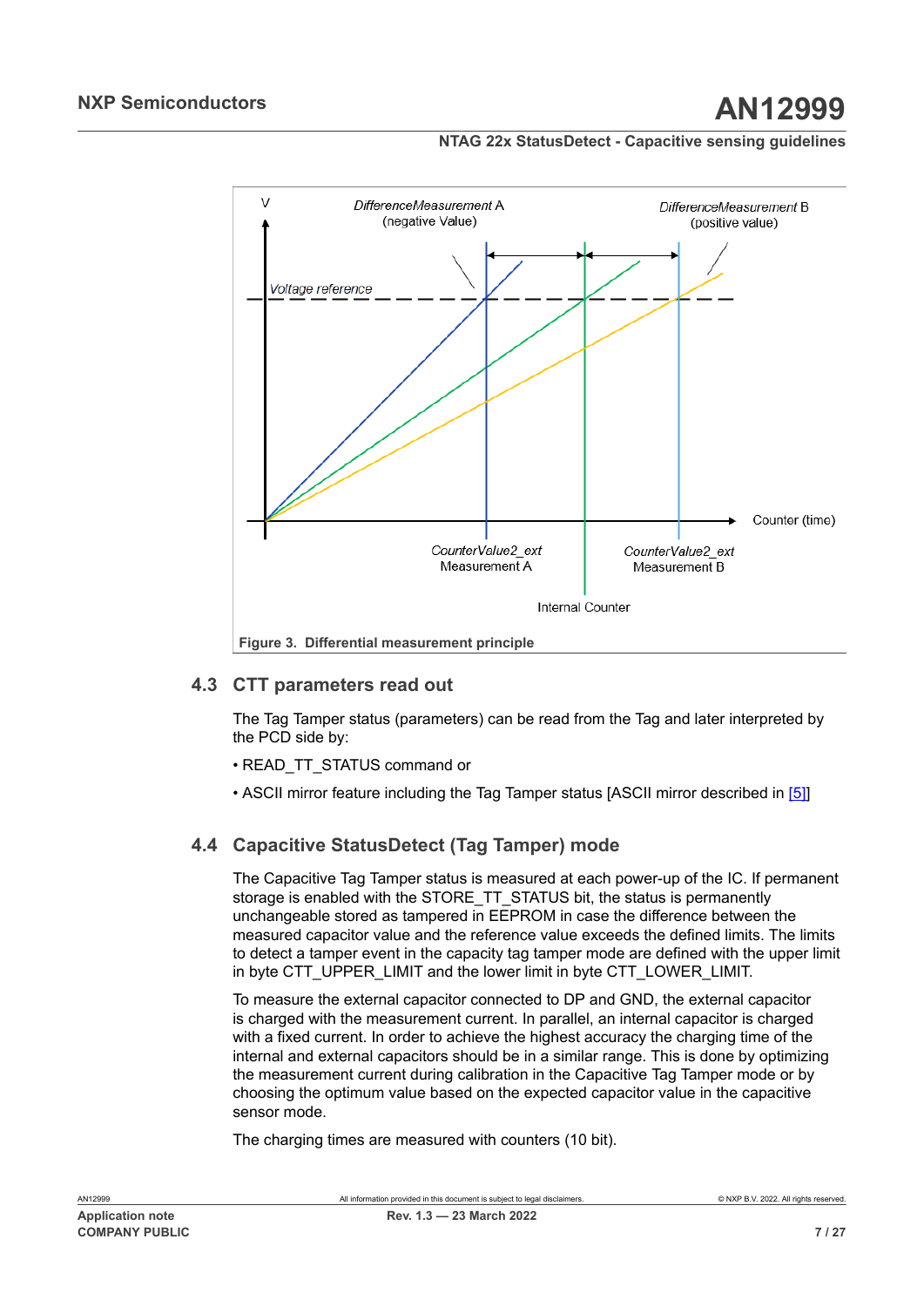The Capacitive Tag Tamper calibration is necessary for the initialization of the Capacitive Tag Tamper functionality during production in the final application. Calibration delivers a reference result which shall be stored in the EEPROM of NTAG. This reference result is used for detection of a Tag Tamper event at the startup and NTAG can store this information permanently if the STORE\_TT\_STATUS bit is enabled.

## **4.4.1 Calibration**

<span id="page-7-1"></span>Each capacitive tag tamper final product must be calibrated.

Methodology of calibration is to find adjustable current *CTT\_CURR\_TRIM* (most optimal > 15d, to minimize the influence of leakage on measurement) giving *DifferenceMeasurement* less than 25d. The goal of the calibration is to keep *DifferenceMeasurement* small as possible.

## **4.4.2 Calibration steps detailed**

<span id="page-7-0"></span>For the capacitive tag tamper calibration, the following procedure must be executed:

- 1. Switch to Capacitive Tag Tamper mode (RTT\_CTT\_SEL bit is set to 1).
- 2. Write zero value into CTT\_DIFF\_CALIBRATION byte and STORE\_TT\_STATUS (default value at delivery).
- 3. Optional: Activate Double Measurement range (MEAS\_DBL\_RANGE = 1) if necessary (deactivated at delivery).
- 4. Write CTT\_CURR\_ TRIM to 10000b and do the measurement (see step 5 and 6).
- 5. Start the measurement by switching HF power off and on again.
- 6. To get the CTT measurement data, Execute READ\_TT\_STATUS command.
- 7. For the most optimal current trim setting (CTT\_CURR\_ TRIM), one of the following shall be used:
	- a. Use of the [Equation 4](#page-9-0).
	- b. Successive approximation [Section 4.4.4.2.](#page-9-1) The DifferenceMeasurement is providing a signed value indicating if the difference is  $+$  or  $-$ . If the DifferenceMeasurement result is negative, remove MSB from CTT\_CURR\_ TRIM and set next bit according to successive approximation algorithm and write the new value into CTT\_CURR\_ TRIM. If result is positive, keep MSB on CTT\_CURR\_TRIM and set the next bit according to successive approximation algorithm and write the new value into CTT\_CURR\_ TRIM. Redo steps 5., 6. and 7.b 5 times.
- 8. Write most optimal CTT\_CURR\_ TRIM found using one of the approaches of step 7. Write the last found DifferenceMeasurement into CTT\_DIFF\_CAL (important: keep polarity).
- 9. (Optional) Calculate the capacitance with the [Equation 3](#page-9-2)
- 10. Write the upper limit into byte CTT\_UPPER\_LIMIT and the lower limit into byte CTT\_LOWER\_LIMIT to define the limits for a Tag Tamper event regarding final product qualification.
	- **•** 1 counter value represents a capacitive change of (C + CTT\_FILT) / CounterValue2\_ext in fF
	- **•** Set CTT\_UPPER\_LIMIT and CTT\_LOWER\_LIMIT to a value >= 250 fF + tolerance of external capacitor
- 11. After the calibration, it is recommended to enable the STORE\_TT\_STATUS and to lock the CTT calibration values with the LOCK\_CTT\_CFG bit.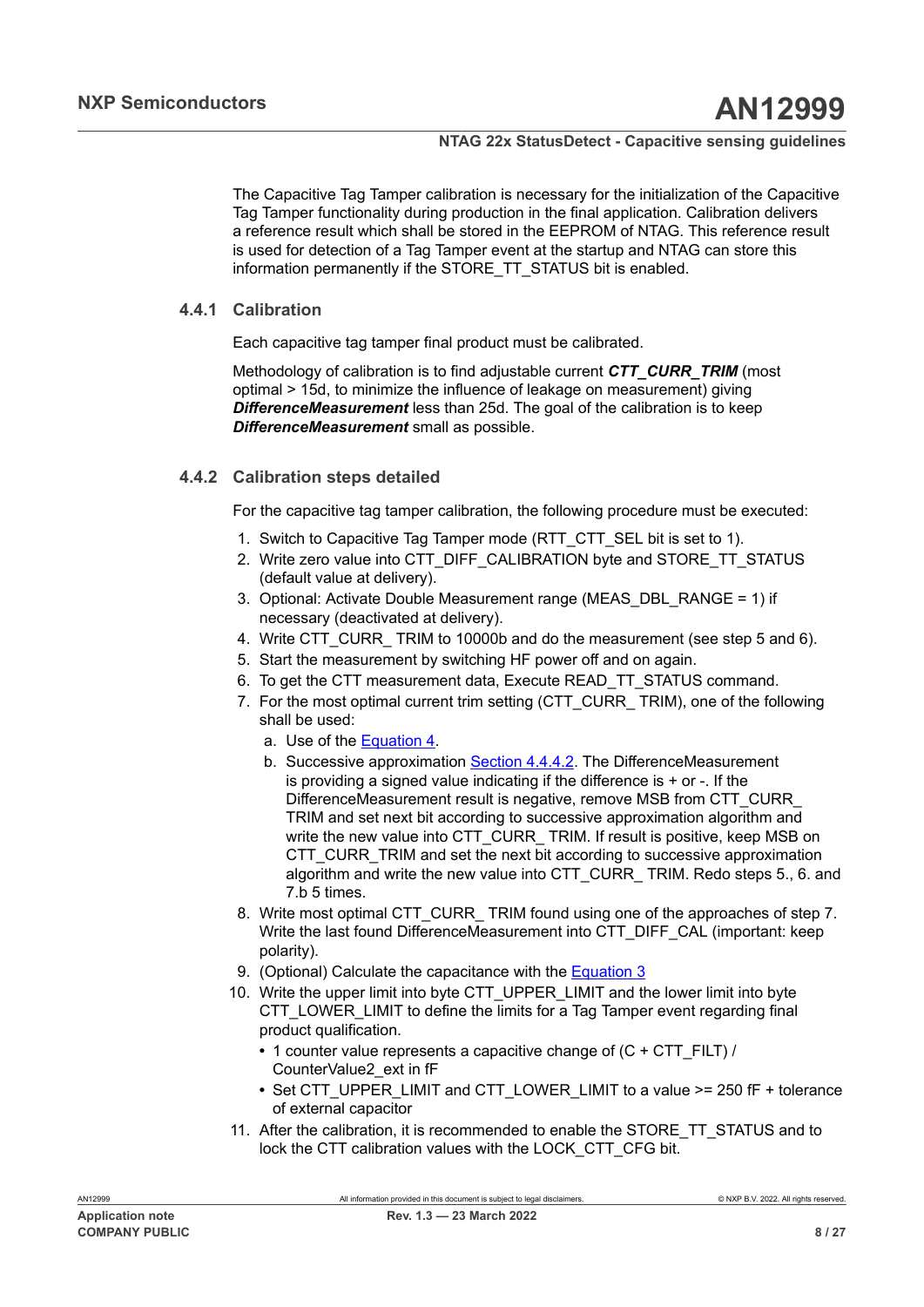12. After the final IC configuration, it is recommended to lock in addition the other Tag Tamper settings with the LOCK\_USR\_CFG and BLOCK\_LOCK\_TT bit.

At each startup, the NTAG 224 DNA SD executes the capacitance measurement with the calibrated values. If the maximum difference between calibration measurement counter value and capacitive tamper measurement counter value exceeds the CTT\_LOWER\_LIMIT or the CTT\_UPPER\_LIMIT, the NTAG 224 DNA TT detects a tag tamper event.

If no tag tamper event has been detected during start-up and SHOW\_ STORED\_TT\_STATUS is enabled:

- **•** The READ\_TT\_STATUS command response with TTS bits 7-4 as 3h
- **•** If the Tag Tamper ASCII mirror is enabled, the TTS bits 7-4 mirror byte will show 43h (ASCII "C")

Once the tag tamper event has been detected during start-up and STORE\_TT\_STATUS is enabled:

- **•** NTAG 224 DNA SD stores permanently that the tag tamper event has been detected
- On a READ TT\_STATUS command, the NTAG 224 DNA SD responds with TTS bits 7-4 as Fh if SHOW\_ STORED\_TT\_STATUS is enabled
- **•** If the Tag Tamper ASCII mirror and SHOW\_ STORED\_TT\_STATUS is enabled, the stored TTS mirror byte will show 4Fh (ASCII "O")

If SHOW ACT TT STATUS is enabled the actual status of the tag tamper event during start-up can be read with:

- **•** READ\_TT\_STATUS command or
- **•** ASCII mirror feature including the Tag Tamper status

If the actual Tag Tamper status is closed and SHOW\_ACT\_TT\_STATUS is enabled:

- **•** The READ\_TT\_STATUS command response with TTS bits 3-0 as 3h
- **•** If the Tag Tamper ASCII mirror is enabled, the actual TTS mirror byte will show 43h (ASCII "C")

If the actual Tag Tamper status is OPEN:

- **•** The READ\_TT\_STATUS command response with TTS bits 3-0 as Fh
- **•** If the Tag Tamper ASCII mirror is enabled, the actual TTS mirror byte will show 4Fh (ASCII "O")

If CTT\_SHOW\_VALUE is enabled, the capacitance measurement parameters are mirrored by the ASCII mirror feature or can be read with the READ\_TT\_STATUS command.

## **4.4.3 Capacitance calculation formula**

<span id="page-8-0"></span>Current relation to capacitance:

$$
C = I^* \frac{dt}{dV} - CTT\_FILT
$$
 (2)

Equation to calculate capacitance: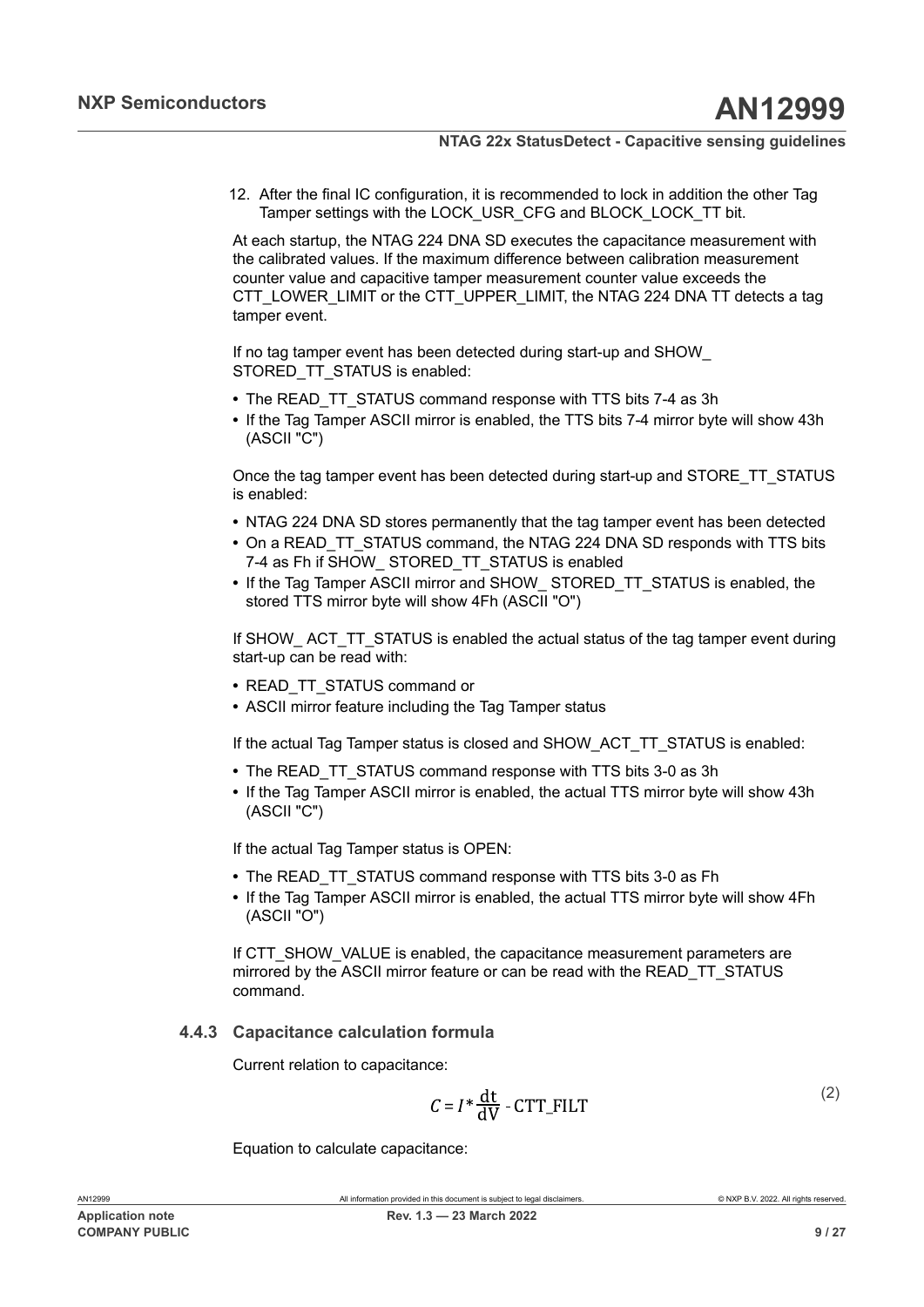<span id="page-9-2"></span>
$$
C = (0.977 \times (1 + CTT\_CURR\_TRIM) \times (1 + MEAS\_DBL\_RANGE*145)) \times \frac{CounterValue2\_ext \times \frac{1}{3.39}}{600} - CTT\_FILT
$$
 (3)

## <span id="page-9-4"></span>**4.4.4 Optimal current (CTT\_CURR\_TRIM) determination methods**

#### **4.4.4.1 Use of formula (recommended)**

<span id="page-9-3"></span>This method is the preferred method as it is faster than successive approximation [Section 4.4.4.2,](#page-9-1) as it requires less RF communication and gives reliable results as well.

<span id="page-9-0"></span> $\text{CTT\_CURR\_TRIM (optimal)} = \left(\frac{\text{CounterValue2\_ext } \times \text{CTT\_CUR\_TRIM}}{\text{CounterValue2\_ext } - \text{ Difference Measurement}} + \frac{\text{DifferenceMeasurement}}{80}\right)$ (4)

#### **4.4.4.2 Successive approximation**

<span id="page-9-1"></span>Optionally the successive approximation algorithm can be implemented in software to determine most optimal CTT\_CURR\_TRIM.

DifferenceMeasurement is providing a signed value indicating if the difference is + or -.

- If the DifferenceMeasurement result is negative, then remove MSB from CTT\_CURR TRIM and set next bit according to successive approximation algorithm.
- **•** If the result is positive, then keep MSB on CTT\_CURR\_TRIM and set the next bit according to successive approximation algorithm.

Write the new value into CTT\_CURR\_TRIM.

<span id="page-9-5"></span>Redo these steps 5 times as CTT\_CURR\_TRIM is 5-bit value.

#### **4.4.5 Upper and Lower limit**

Choosing proper boundaries for final system/application is important. [Section 5.4.1](#page-19-0) offers notes on the process. On the IC level, area between Upper (CTT\_UPPER\_LIMIT) and Lower (CTT\_LOWER\_LIMIT) limit present area where IC will consider CTT measurement as CLOSED. Limits are programmed into IC's memory and are compared during start-up if External capacitor is charged within time limits (CLOSED or not OPENED).

NTAG 22x DNA StatusDetect reports CLOSED state if the following 2 conditions are met:

- 1. If *Difference measurement >= 0*, then *Difference measurement <= Tamper\_Thresholdupper* (CTT\_UPPER\_LIMIT)
- 2. If *Difference measurement < 0*, then *(- Difference measurement) <= Tamper\_Thresholdlower* (CTT\_LOWER\_LIMIT)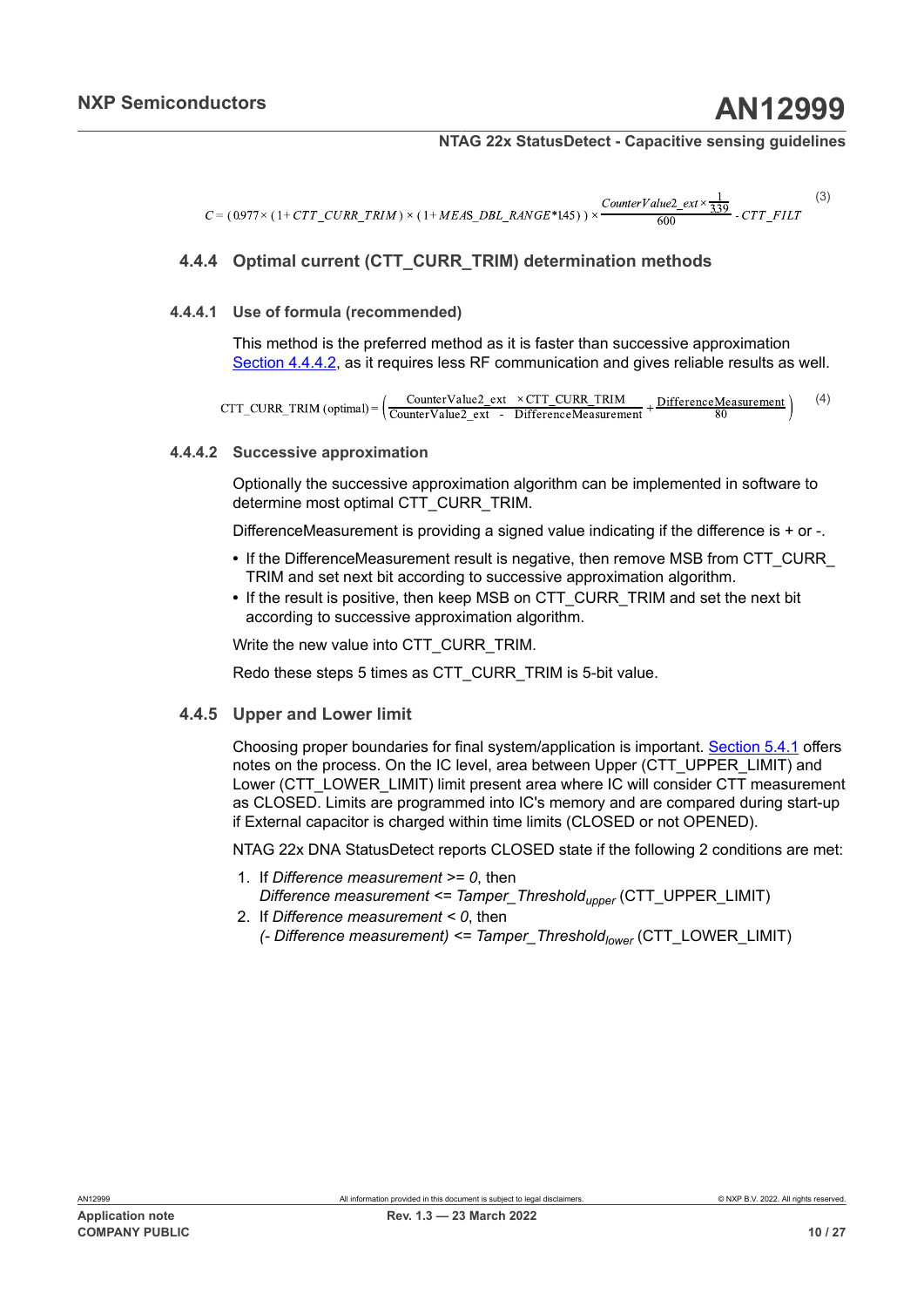## **NXP Semiconductors AN12999**

### **NTAG 22x StatusDetect - Capacitive sensing guidelines**

<span id="page-10-0"></span>

## **4.4.6 Numerical example - calibration with HF ISO14443-3 reader**

<span id="page-10-1"></span>Note: Following example and values are only for demonstration purposes. Values, even using same capacitor values, are different from application to application.

In this example, an external capacitor of value 3.3 pF is connected between DP and GND pads of NTAG 223 DNA StatusDetect.

NTAG can measure capacitances between 0 pF - 11 pF (or 0 - 22 pF if *MEAS DBL Range* is enabled) - as referenced in [\[3\]](#page-22-2) or [\[4\].](#page-22-3)

#### **4.4.6.1 Calibration with HF ISO14443-3 reader**

<span id="page-10-2"></span>CTT\_CURR\_TRIM calculated with [Equation 4.](#page-9-0)

*NTAG configuration:* Default configuration of NTAG 224 DNA StatusDetect as per [\[4\]](#page-22-3).

*NTAG ISO state:* ISO14443-3 Type A — Initialization and anti-collision done. NTAG in ACTIVE state.

| <b>Step</b> | <b>Command / Text</b>                 | Data [HEX]       |
|-------------|---------------------------------------|------------------|
|             | 'GET VERSION                          | 60               |
|             | Data (Product version<br>information) | 0004040804000F03 |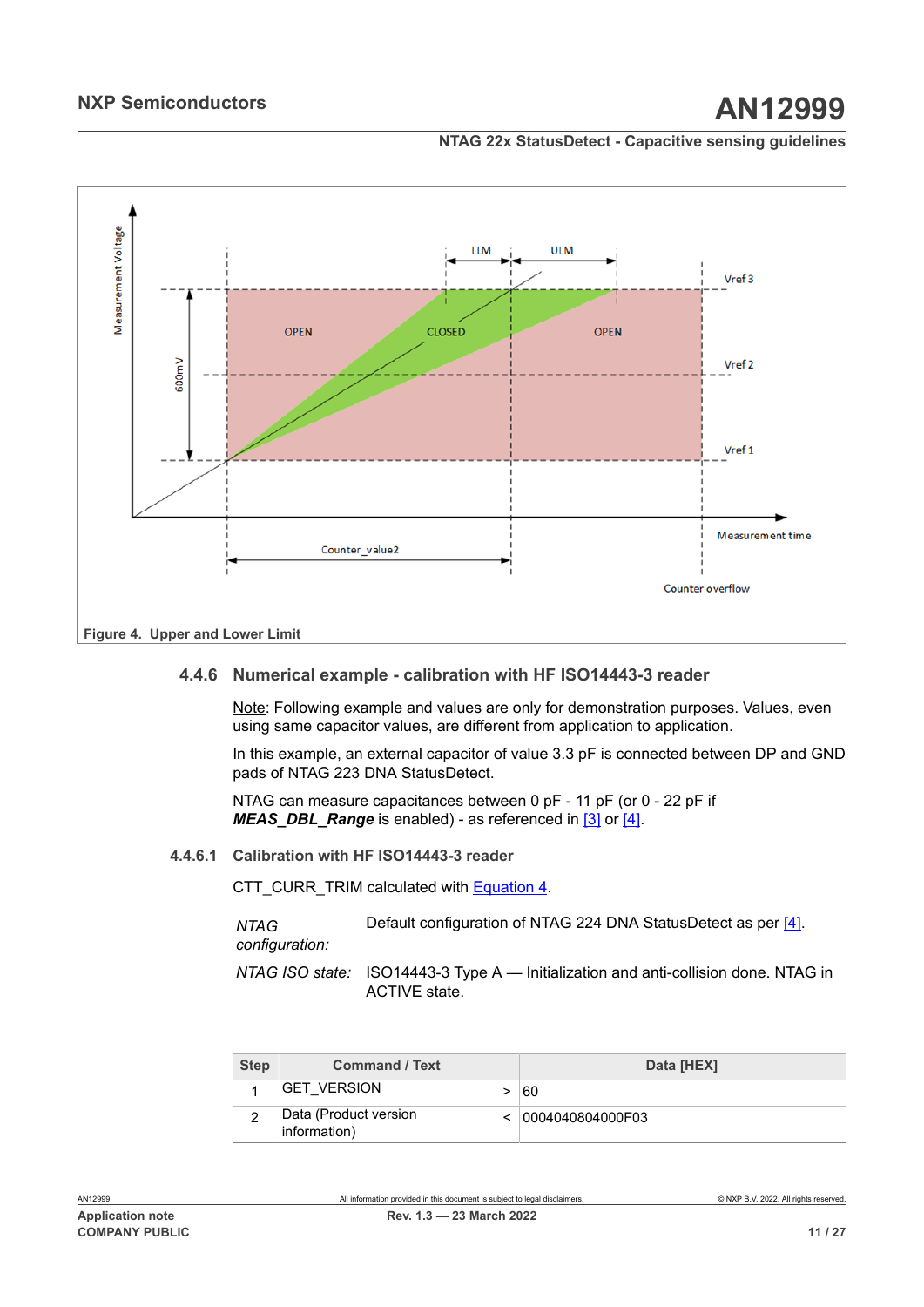| <b>Step</b>    | <b>Command / Text</b>                                                                                                                                                                                |                          | Data [HEX]                                                                                                                                                                                                                                                                                                                                                                                                                       |
|----------------|------------------------------------------------------------------------------------------------------------------------------------------------------------------------------------------------------|--------------------------|----------------------------------------------------------------------------------------------------------------------------------------------------------------------------------------------------------------------------------------------------------------------------------------------------------------------------------------------------------------------------------------------------------------------------------|
| 3              | 0004040804000F03                                                                                                                                                                                     | $=$                      | 00 Fixed Value<br>04 Vendor ID: NXP Semiconductors<br>04 Product Type: NTAG<br>08 Product subtype: 50 pF, TT<br>04 Major product version: 223 DNA Status Detect<br>(0x05 would be 224)<br>00 Minor product version<br>OF Storage size: 144 Bytes of user memory (0x10<br>would mean 208 Bytes - Position of Configuration<br>Pages changes from 29h to 39h)<br>03 Communication protocol type: Support ISO/IEC<br>14443-3 Type A |
| 4              | READ configuration page 29h                                                                                                                                                                          | $=$                      | 3029h                                                                                                                                                                                                                                                                                                                                                                                                                            |
| 5              | Data [CFG_B0, TT,<br>MIRROR_PAGE, AUTH0]                                                                                                                                                             | <                        | 003C003C (+ 12 bytes of 00)                                                                                                                                                                                                                                                                                                                                                                                                      |
| 6              | $TT = 3C$                                                                                                                                                                                            | =                        | MEAS_DBL_RANGE = 0b<br>CTT CURR TRIM = 01111b<br><b>RTT CTT SEL = 0b</b> $\rightarrow$ Resistive Tag Tamper<br>(RTT) detection is set. Switch to CTT. Set this bit to<br>1b.<br>CTT SHOW VALUE = 0b                                                                                                                                                                                                                              |
| $\overline{7}$ | By default Resistive Tag Tamper<br>(RTT) detection is set. Set<br>following:<br>$\cdot$ CTT CURR TRIM = 10000b<br>• CTT RTT CTT SEL = 1b<br>• CTT SHOW VALUE = 1b<br>Write to Configuration page 29h | $\geq$                   | A2290043003C                                                                                                                                                                                                                                                                                                                                                                                                                     |
| 8              | <b>ACK</b>                                                                                                                                                                                           | $\overline{\phantom{0}}$ | 0A                                                                                                                                                                                                                                                                                                                                                                                                                               |
| 9              | (Optional - as it is default)<br>WRITE zero values to<br>CTT_DIFF_CALIBRATION byte                                                                                                                   | >                        | A23900373700                                                                                                                                                                                                                                                                                                                                                                                                                     |
| 10             | (Optional - as it is default)<br>WRITE zero values to<br>STORE_TT_STATUS bit.                                                                                                                        | $\geq$                   | A22E00000000                                                                                                                                                                                                                                                                                                                                                                                                                     |
| 11             | (Optional) Activate Double<br>Measurement range                                                                                                                                                      | $\, > \,$                | A22900BF003C                                                                                                                                                                                                                                                                                                                                                                                                                     |
|                | <b>Calibration - Using Equation 4</b>                                                                                                                                                                |                          |                                                                                                                                                                                                                                                                                                                                                                                                                                  |
| 12             | Start the measurement by<br>switching HF power OFF and ON                                                                                                                                            |                          |                                                                                                                                                                                                                                                                                                                                                                                                                                  |
| 13             | ISO14443-3 Type A -<br>Initialization and anti-collision                                                                                                                                             |                          | (details omitted for simplicity reasons)                                                                                                                                                                                                                                                                                                                                                                                         |
| 14             | Execute READ TT STATUS<br>command                                                                                                                                                                    | $\geq$                   | A400                                                                                                                                                                                                                                                                                                                                                                                                                             |
| 15             | Data [READ TT STATUS<br>response in CTT mode]                                                                                                                                                        | <                        | 8088C08233                                                                                                                                                                                                                                                                                                                                                                                                                       |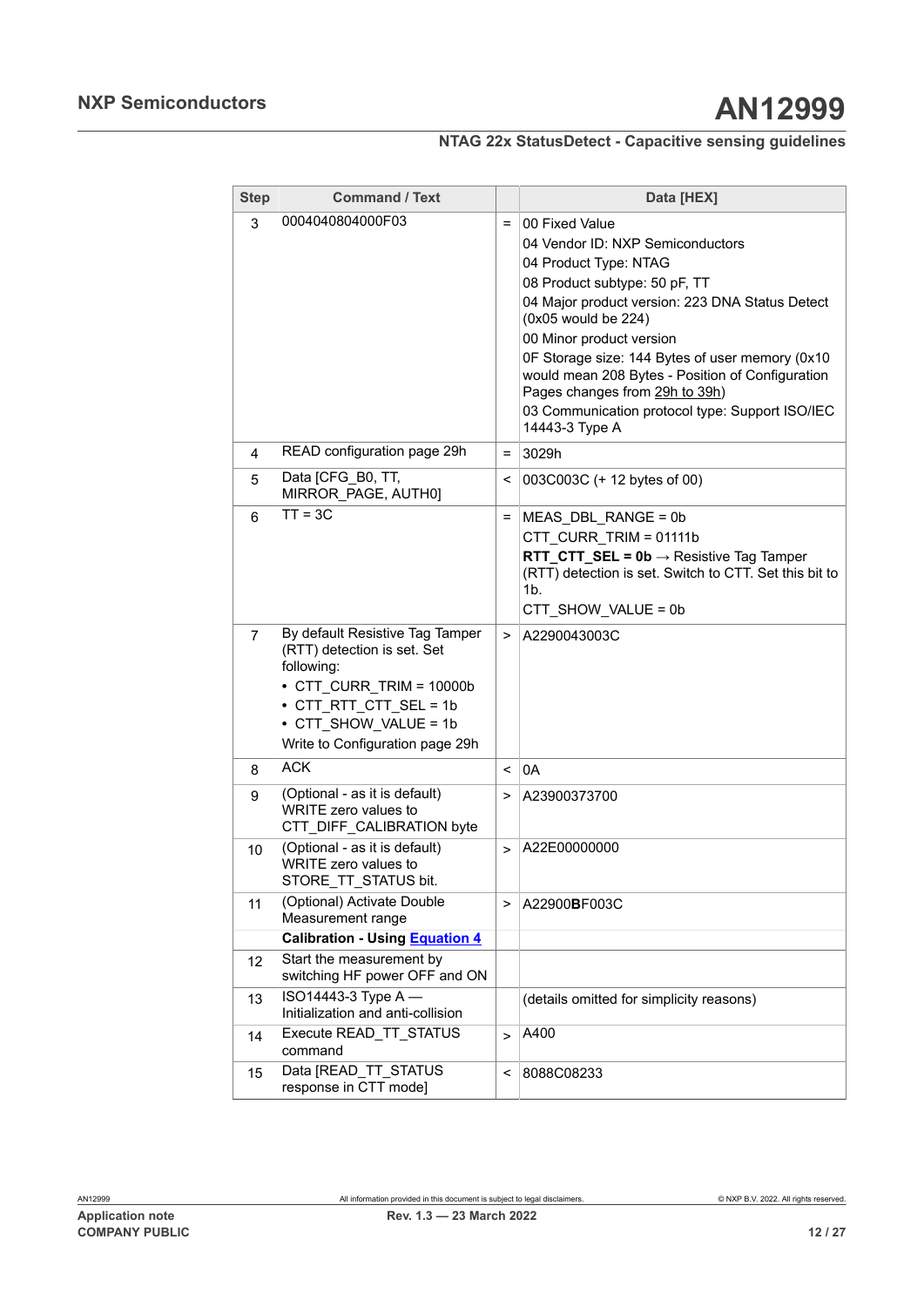# **NXP Semiconductors AN12999**

## **NTAG 22x StatusDetect - Capacitive sensing guidelines**

| <b>Step</b> | <b>Command / Text</b>                                                   |          | Data [HEX]                                                                                                                                                                                                                                                                                                            |
|-------------|-------------------------------------------------------------------------|----------|-----------------------------------------------------------------------------------------------------------------------------------------------------------------------------------------------------------------------------------------------------------------------------------------------------------------------|
| 16          | 78ECC0883F                                                              | $=$      | $TT0 = 80 = b'10000000$<br>$TT1 = 88 = b'10001000$<br>$TT2 = CO = b'11000000$<br>$TT3 = 82 = b'10000010$<br>$TT4 = 33 = b'00110011$                                                                                                                                                                                   |
| 17          | 78ECC0883F                                                              | $\equiv$ | b'10000000 10001000 11000000 10000010<br>00110011<br>CTT_CURR_TRIM = b'10000<br>MEAS DBL RANGE = b'0<br>CTT CFILT = b'00<br>DifferenceMeasurement = b'000000100010<br>$RFU = b'00$<br>CounterValue2_ext = b'1000001011<br>$TT$ Stored = $b'0011$<br>$TT$ Actual = $b'0011$                                            |
| 18          | CTT DIFF CALC                                                           | Ξ        | 22 (sign bit + 7 lsb from DifferenceMeasurement)                                                                                                                                                                                                                                                                      |
| 19          | Optimal CTT CURR TRIM<br>(using Equation 4)                             | $=$      | 17.425<br>17d (rounded) = $11h = b'10001$                                                                                                                                                                                                                                                                             |
| 20          | (Optional) Calculate capacitance<br>(for notes) using <b>Equation 3</b> | $=$      | 4,270 pF                                                                                                                                                                                                                                                                                                              |
| 21          | Write to Page 39h<br>CTT_CURR_TRIM                                      | >        | A2390047003C                                                                                                                                                                                                                                                                                                          |
| 22          | <b>ACK</b>                                                              | $\,<\,$  | 0A                                                                                                                                                                                                                                                                                                                    |
| 23          | Start the measurement by<br>switching HF power OFF and<br>ON.           |          |                                                                                                                                                                                                                                                                                                                       |
| 24          | Wait 5 ms.                                                              |          |                                                                                                                                                                                                                                                                                                                       |
| 25          | Activate ISO14443-3                                                     |          |                                                                                                                                                                                                                                                                                                                       |
| 26          | Execute READ TT STATUS<br>command                                       | $\geq$   | A400                                                                                                                                                                                                                                                                                                                  |
| 27          | Data [READ_TT_STATUS<br>response in CTT mode]                           | $\prec$  | 8840007E33                                                                                                                                                                                                                                                                                                            |
| 28          | 8840007E33                                                              | Ξ        | b'10001000 01000000 00000000 01111110<br>00110011<br>CTT_CURR_TRIM = b'10001 (17d)<br>MEAS_DBL_RANGE = b'0<br>CTT CFILT = b'00<br>DifferenceMeasurement = b'000000010000 (16d)<br>$RFU = b'00$<br>CounterValue2 ext = b'0111111000 (504d)<br>TT Stored = $b'0011$ (3h = Closed)<br>TT Actual = $b'0011$ (3h = Closed) |
| 29          | Is -25 <= DifferenceMeasurement<br><= 25 and CTT CURR TRIM >=<br>15     | $=$      | true                                                                                                                                                                                                                                                                                                                  |
| 30          | (Optional) Calculate capacitance<br>(for notes) using <b>Equation 3</b> | =        | 4,357 pF                                                                                                                                                                                                                                                                                                              |
| 31          | CTT_DIFF_CAL                                                            | $=$      | 10 (sign bit + 7 lsb from DifferenceMeasurement)                                                                                                                                                                                                                                                                      |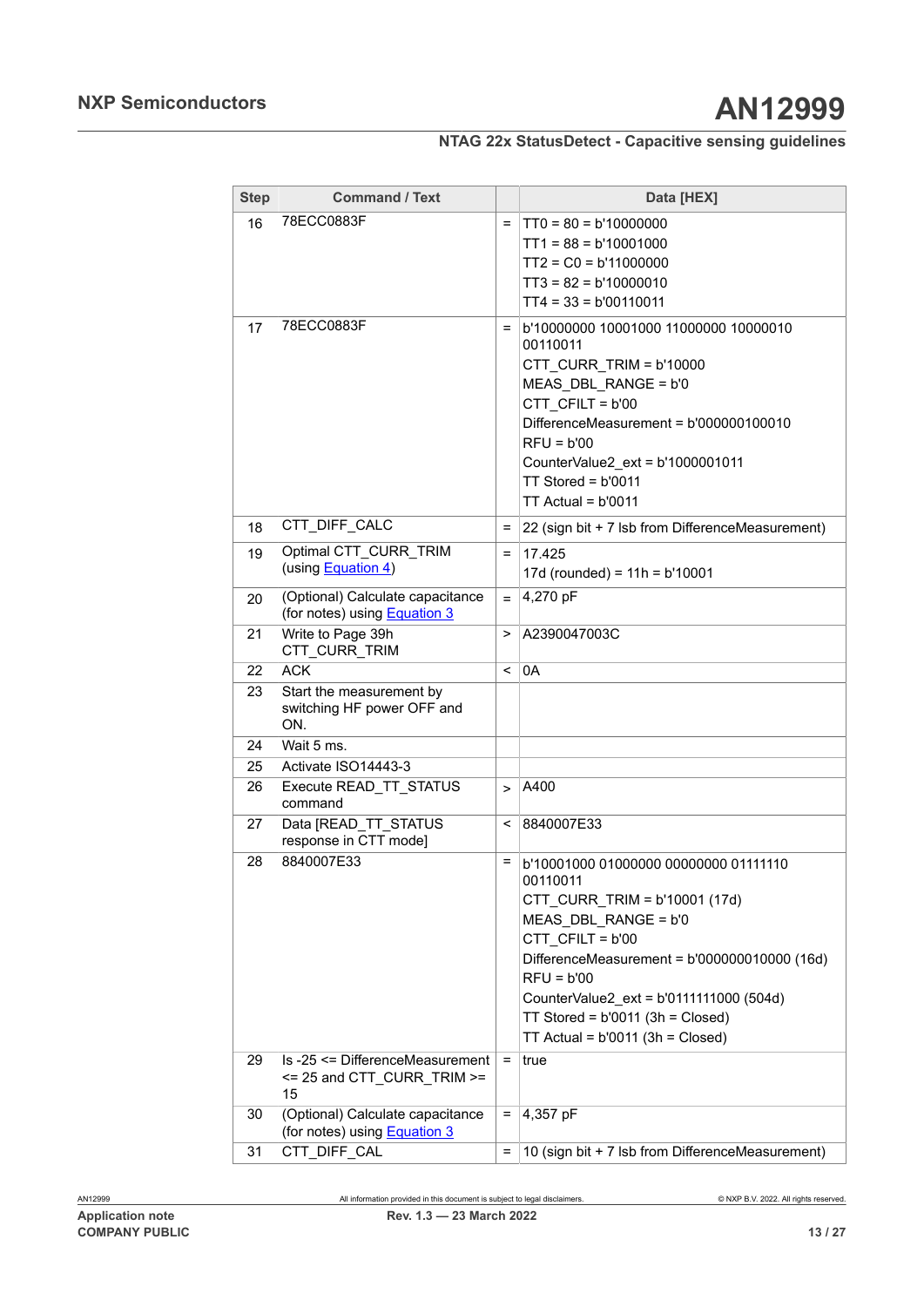| <b>Step</b> | <b>Command / Text</b>                           |        | Data [HEX]   |
|-------------|-------------------------------------------------|--------|--------------|
| 32          | Write CTT DIFF CAL value 10h<br>into Page [49h] | $\geq$ | A24910373700 |
| 33          | ACK                                             |        | 0Α           |

## **4.4.7 RFIDDiscover interface**

<span id="page-13-1"></span>NXP RFIDDiscover V5.0.0.0 (and greater) offers an interface to explore all features of NTAG 22x DNA StatusDetect. It is available on NXP's DocStore.

<span id="page-13-0"></span>

## **4.5 Capacitive sensor mode**

<span id="page-13-2"></span>Sensing capacitance - ignore CTT\_UPPER\_LIMIT and CTT\_LOWER\_LIMIT thresholds. Check deviation from calibration value (difference measurement) and calculate capacitive change based on the difference measurement.

Sensing range is from 0 - 11 pF as per [\[3\].](#page-22-2)

The capacitive sensor mode works similar to the Capacitive Tag Tamper mode, but in this mode the CTT\_UPPER\_LIMIT, CTT\_LOWER\_LIMIT and STORE\_TT\_STATUS are not required if Capacitive Tag Tamper functionality is not needed.

In the capacitive sensor mode is executing a measurement of the connected capacitance with the programmed parameters.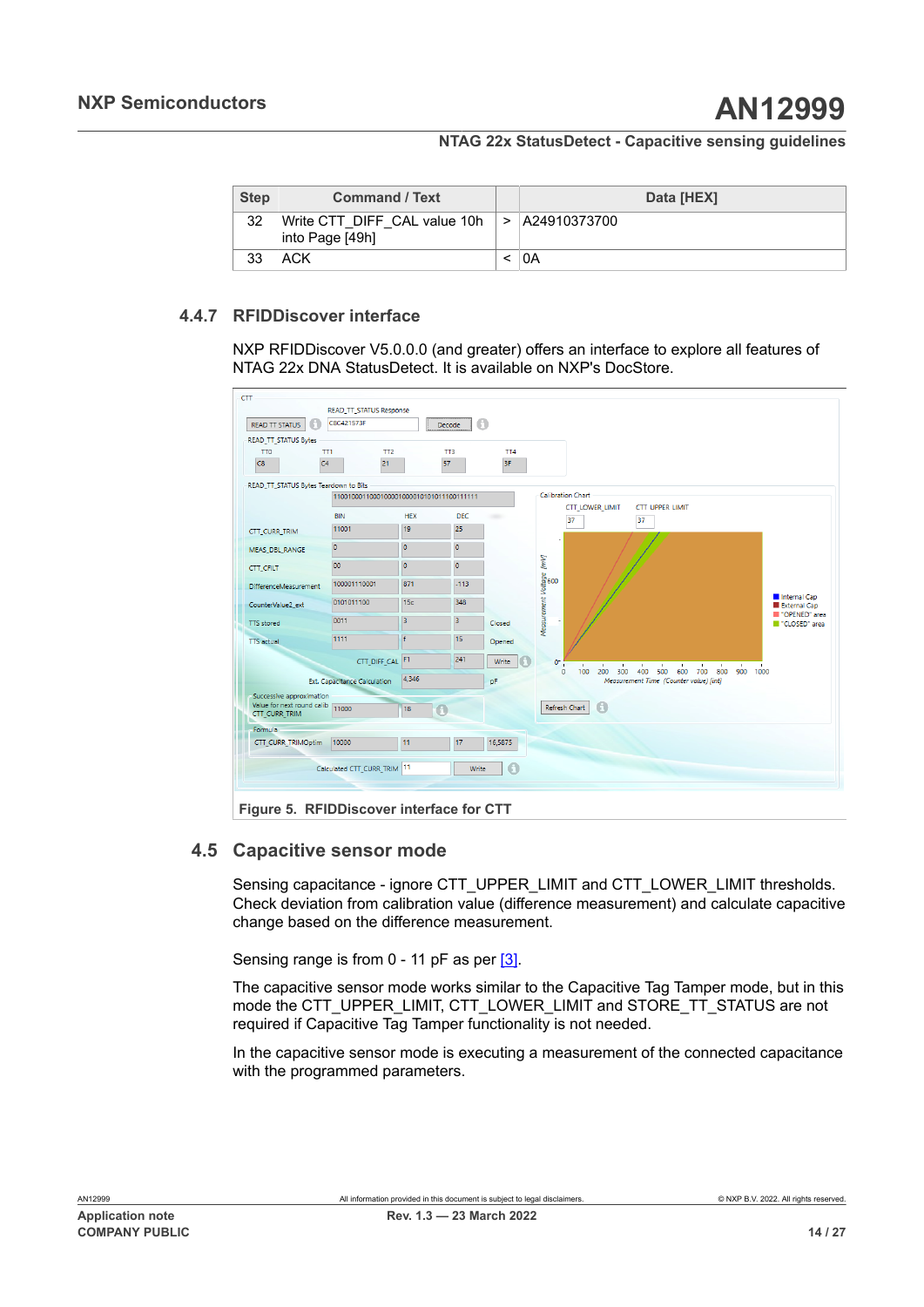### **4.5.1 Calibration of capacitive sensing mode**

<span id="page-14-1"></span>The most accurate measurement is achieved following the procedure similar to the calibration of the capacitive tag tamper by adjusting the measurement current as described in [Section 4.4.2.](#page-7-0)

To calculate the difference capacitance value after calibration, data can be fetched from the tag [\(Section 4.3](#page-6-1)). Response from the tag can be interpreted and by use of the formula [Equation 5,](#page-14-0) the difference between the calibrated and actual measurement can be detected.

## **4.5.2 Capacitance calculation in capacitance-sensing applications**

<span id="page-14-2"></span>To calculate the difference between the calibrated and actual measurement use the following formula. Note that *DifferenceMeasurement* replaces *CounterValue2\_ext* from formula [Equation 3.](#page-9-2)

<span id="page-14-0"></span>(5) DifferenceMeasurement  $\times \frac{1}{339}$ Cdiff =  $(0.977 \times (1+CTT CVRR T RIM) \times (1+MEAS DBL RANGE*145)) \times$  $600$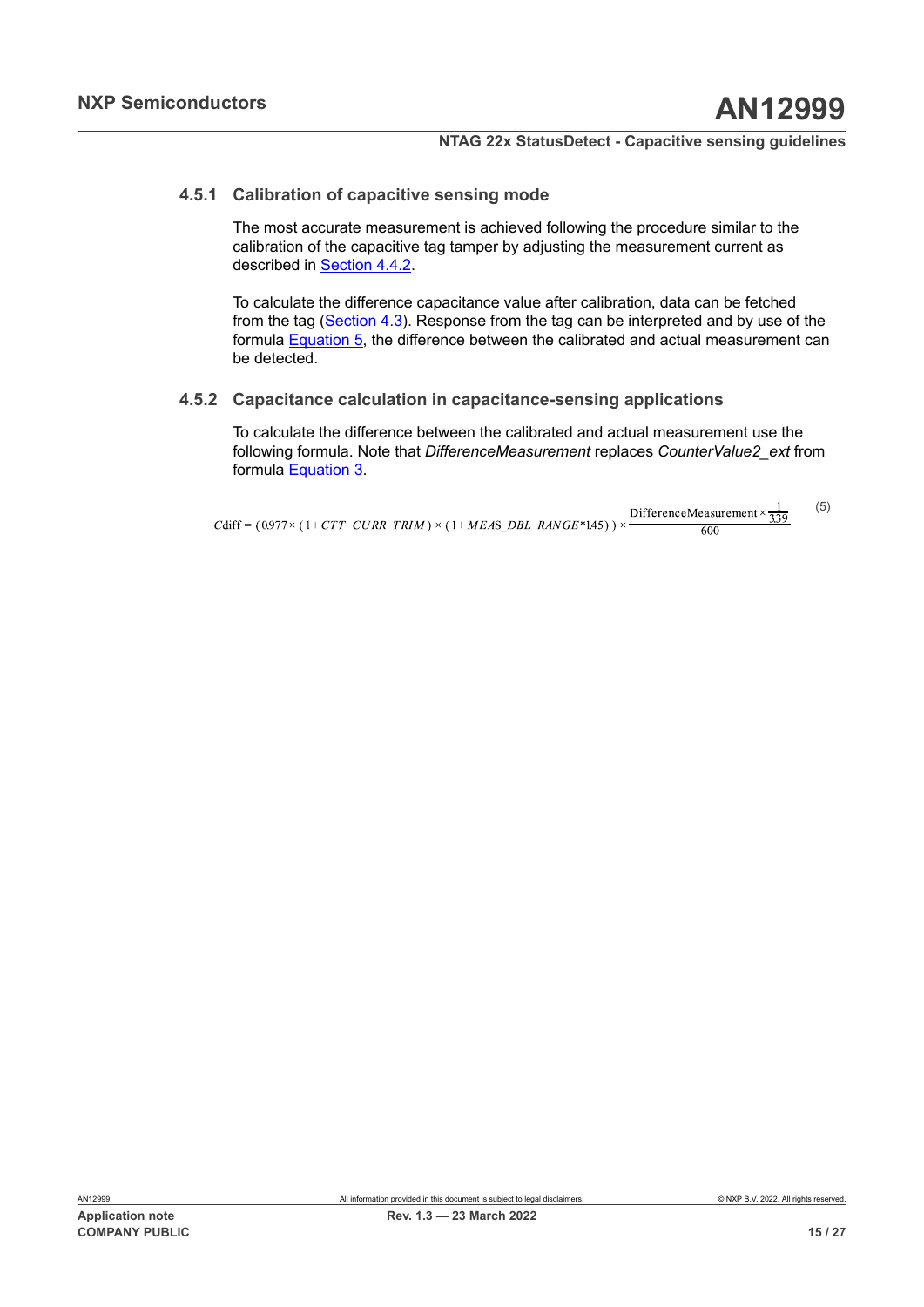## <span id="page-15-4"></span>**5 Capacitance sensing principles**

<span id="page-15-0"></span>Final Capacitive sensing or Tag Tamper application design must determine which factors will influence the change in capacitance.

<span id="page-15-3"></span>
$$
C = \varepsilon^* \frac{A}{d} \tag{6}
$$

Considering simplified capacitance formula [[Equation 6](#page-15-0)], following changes can be sensed by capacitance measurement:

- **•** Change the distance between the electrodes (change of *d*) [Figure 6](#page-15-1)
- **•** Changing the effective area of the electrodes (change of *A*) [Figure 7](#page-15-2)
- <span id="page-15-2"></span>• Change of dielectric between the electrodes (change of  $\varepsilon$ ) [Figure 8.](#page-15-3) Dielectric is also a function of temperature, therefore temperature may also be measured via permittivity change

<span id="page-15-1"></span>

## <span id="page-15-5"></span>**5.1 Principles explained**

#### **5.1.1 Change of distance between capacitance electrodes**

<span id="page-15-6"></span>As an example, the measurement capacitor is configured as illustrated in [Figure 9](#page-16-0). Two electrodes configured as flat parallel plates of area  $A1$ , spaced by a gap  $g$  are fully covered by a flat metal plate of area  $A2$  at distance  $d$ . The capacitance structure can be simplified as illustrated by the right side [Figure 9](#page-16-0), forming two series connected capacitors. The middle plate can be neglected as it is at constant distance to bottom and top plate.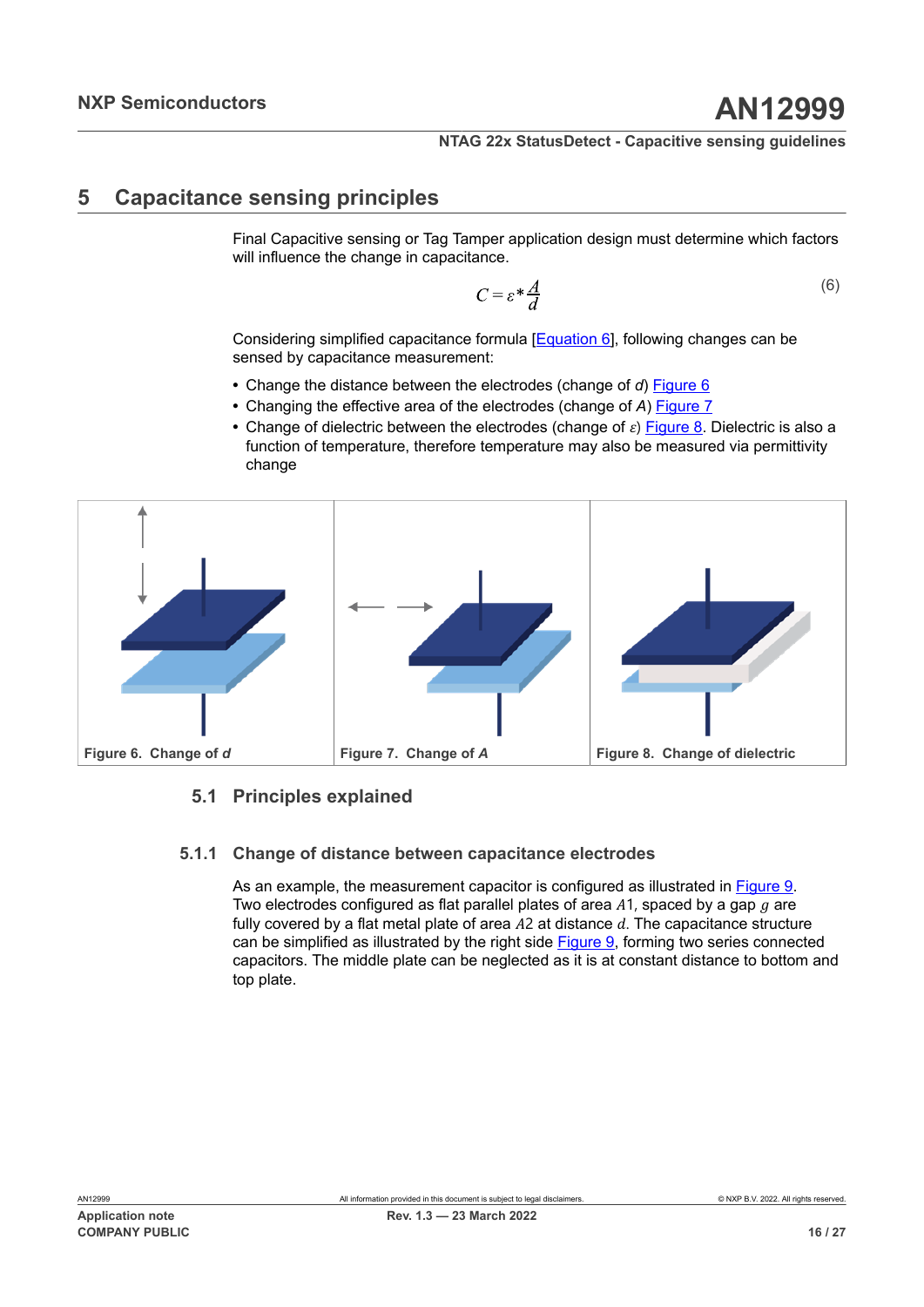<span id="page-16-0"></span>

For distance  $d$  being smaller than the plates dimensions, gap  $g$  being much larger than distance d, and area  $A_2$  circulating the two electrode-plates of area  $A_1$ , the capacitance of that capacitor may be calculated as

$$
C = \varepsilon_0 * \varepsilon_r * \frac{A}{2 * d} \tag{7}
$$

For example, application the distance  $d$  between the plates of area  $A_1$  and the opposing plate of area  $A_2$  varies and shall be calculated from the capacitance that develops between the two electrodes. The distance  $d$  may be calculated as

$$
d = \varepsilon_0 * \varepsilon_r * \frac{A}{2 * C} \tag{8}
$$

In a practical implementation, the two electrodes of area  $A_1$  may be covered by an insulating layer of thickness  $d_1$  and of a material having a relative permittivity of  $\epsilon r_1$ , and air having a relative permittivity of  $\epsilon r_2$  may fill the distance 2 $*d_2$  between the insulating material and the opposing plate of area  $A_2$  as illustrated by [Figure 10.](#page-16-1)

<span id="page-16-1"></span>

With stacked dielectrics, capacitance calculation may become quite complex, therefore an approach is applied to correct the distances  $d_1$  and  $d_2$  for vacuum by applying the related relative permittivity  $\epsilon r_1$  and  $\epsilon r_2$ , yielding the corrected distances  $d'_1$  and  $d'_2$ .

A layer of a material having a relative permittivity  $\epsilon r$  having a thickness  $d$  may be corrected for the relative permittivity of vacuum yielding.

$$
\mathbf{d'} = \frac{d}{\varepsilon r} \tag{9}
$$

**COMPANY PUBLIC 17 / 27**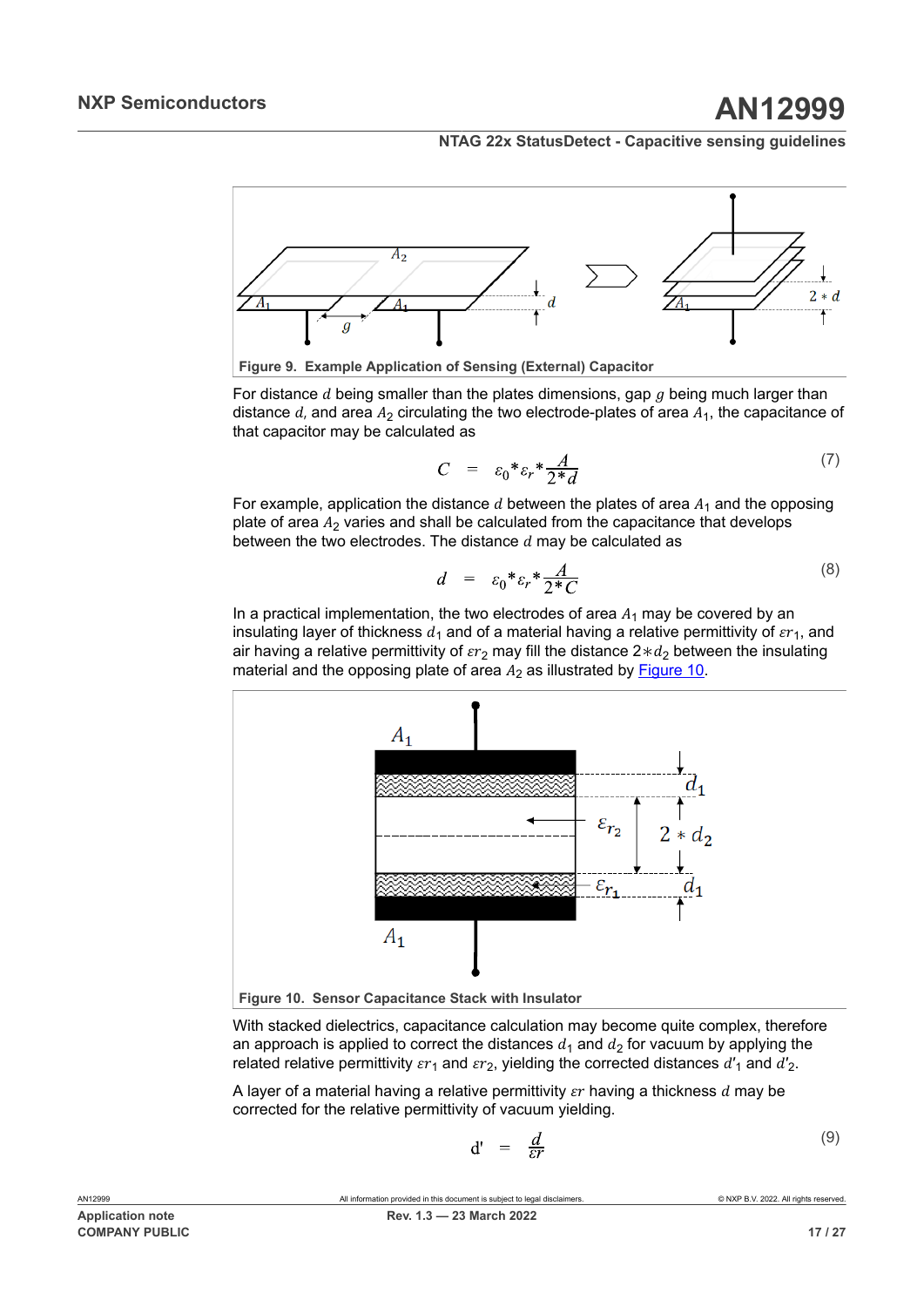The capacitance of the capacitor may therefore be calculated as

$$
d' = \frac{d}{\varepsilon_r} \tag{10}
$$

$$
d_1' = \frac{d_1}{\varepsilon_{r_1}}\tag{11}
$$

$$
d_2' = \frac{d_2}{\varepsilon_{r_2}}\tag{12}
$$

$$
C = \varepsilon_0 \frac{A}{2 \sqrt[4]{d_1' + d_2'}} \tag{13}
$$

<span id="page-17-0"></span>The capacitor **[Figure](#page-17-0) 10** with corrected layer thicknesses is illustrated by **Figure 11**.



**Figure 11. Sensor Capacitance Stack with Insulator and Thickness Correction for Vacuum**

In the main application of CTT, distance  $d2$  must be measured, it is calculated by application as [Equation 17](#page-17-1)

$$
d_2' + d_1' = \varepsilon_0 * \frac{A}{2*C} \tag{14}
$$

$$
d_2' = \varepsilon_0 \frac{A}{2*C} - d_1' \tag{15}
$$

$$
d_2 = \left(\varepsilon_0 \frac{*A}{2*C} - d_1'\right) * \varepsilon_{r_2} \tag{16}
$$

<span id="page-17-1"></span>
$$
d_2 = \left(\varepsilon_0 \frac{*A}{2*C} - d_1 * \varepsilon_{r_1}\right) * \varepsilon_{r_2} \tag{17}
$$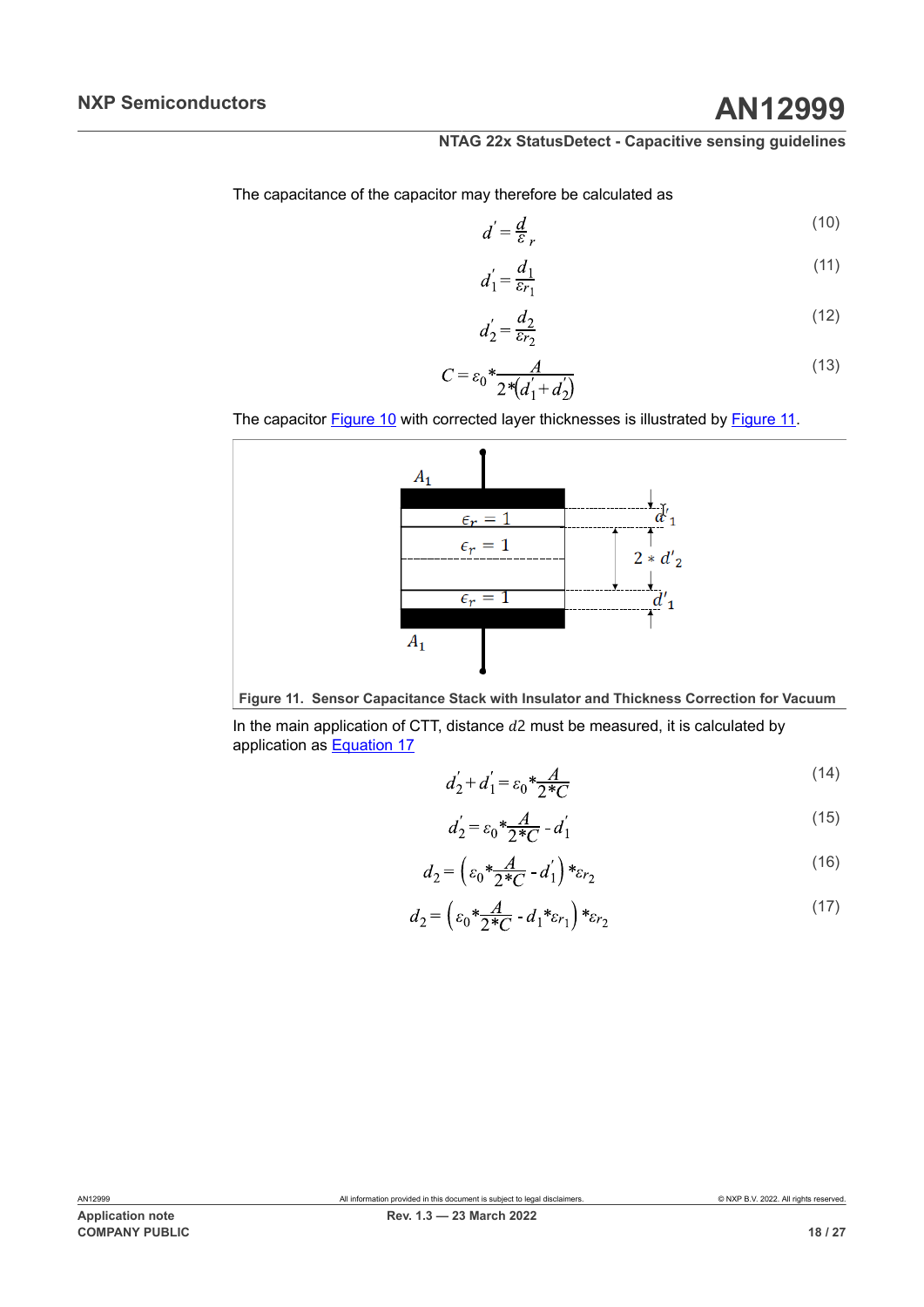## **5.2 Error sources**

<span id="page-18-1"></span><span id="page-18-0"></span>When measuring the distance  $d^2$ , errors may affect the measurement result. These errors may e.g. have a systematic, an environmental or an algorithmic background. Examples for such errors are listed by [Table](#page-18-0) 2.

#### **Table 2. Error types**

| <b>Error origin</b> | <b>Error</b>                  | <b>Affects</b>      | Impact      |
|---------------------|-------------------------------|---------------------|-------------|
| Device              | <b>Measurement Resolution</b> | <b>Offset Error</b> | Significant |
|                     | Reference sources             | Range Error         | Medium      |
|                     | <b>Supply Ripple</b>          | Random Error        | Small       |
|                     | Device Spread                 | Random Error        | Small       |
| Environment         | Humidity                      | Range Error         | Significant |
|                     | Temperature                   | Range Error         | Medium      |
|                     | Pressure                      | Range Error         | Small       |
| Algorithmic         | <b>Computation Resolution</b> | <b>Offset Error</b> | Small       |

Range and Offset errors may be reduced by suitable calibration means, while random errors are difficult to compensate – oversampling would be a suitable counter measure. If the remaining errors become too large, required error rates such as an FNMR of 0.1 % may not be supported.

## **5.3 Error-Rate evaluation**

<span id="page-18-2"></span>Open/closed status detect state must be identified by means of an air capacitor at minimal error rates.

The decision system of CTT has been analyzed for error rates that must be considered during specification and testing. Evaluation is needed to investigate significant error rates that apply to CTT, to analyze their impact and propose test methods that are suited to support the error rates claimed by the product specification.

The error rates FNMR (False Non-Match Rate) and FMR (False Match Rate) have been defined for CTT. The FNMR indicates the proportion of genuine products that are falsely identified as fake products, while the FMR indicates the proportion of fake products that are not correctly identified as fake products.

The error rates CTT shall be targeted at FNMR=FMR=0.1 %.

The FMR of 0.1 % represents a tight target, that may require additional design effort to cope with the expected device/system/application/environmental errors.

The FMR is a performance parameter that can easily be observed by done tests.

Due to the small FMR, ≈3000 tests must be performed and shall not produce any errors (aka rule of three) to support the claim rate of 95 %. To confirm the claim of  $\leq$  1 %, 3000 samples shall be taken from a batch. If there are no FNMR errors detected, the batch can be released. The batch shall be dropped, if there is at least one error  $[8]$ .

It is proposed, to implement an FMR line-test at the production line, to verify that the CTT tag has been applied and working correctly.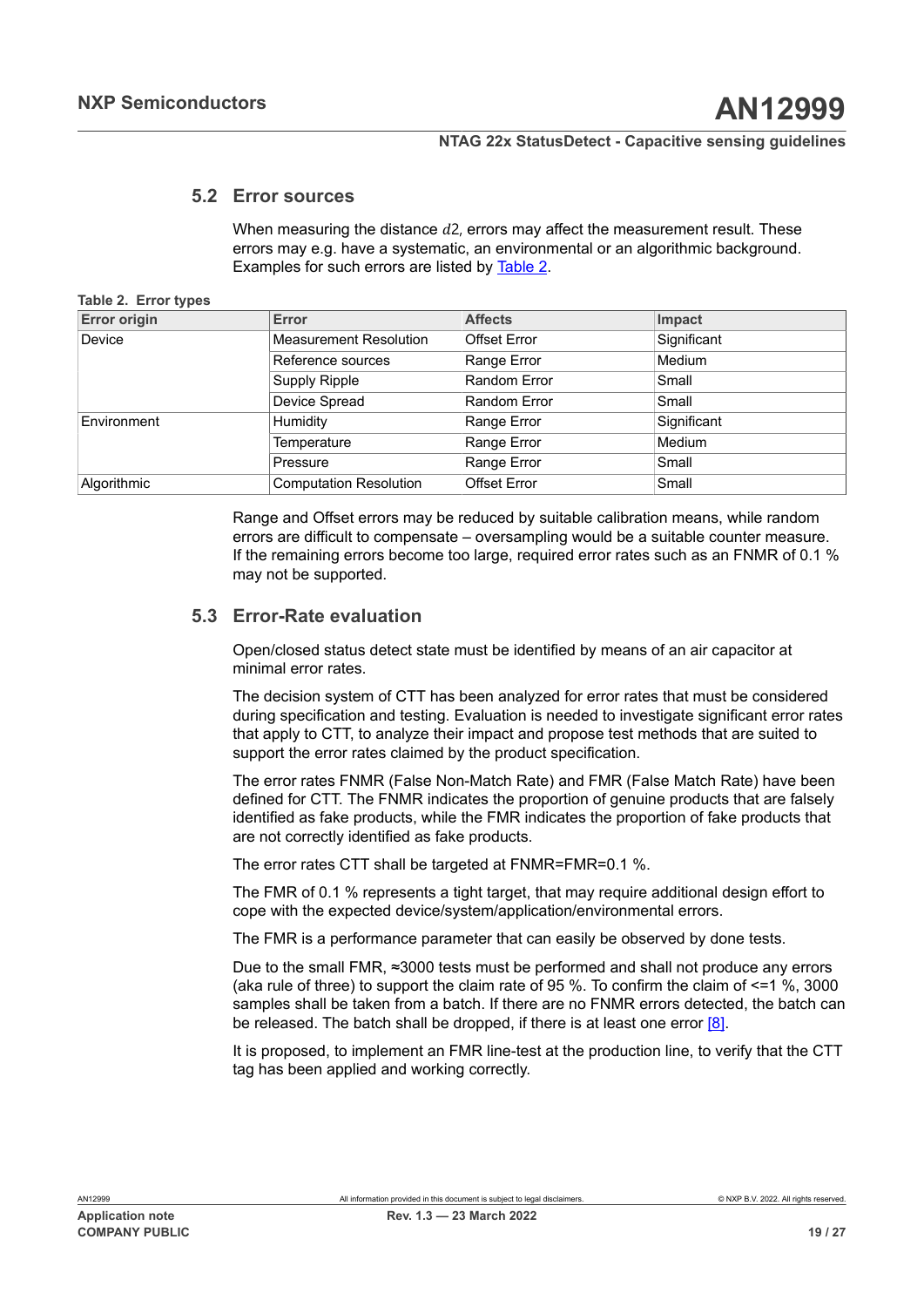## <span id="page-19-2"></span>**5.4 Decision system**

## **5.4.1 Confidence Interval Checking**

<span id="page-19-0"></span>CTT can be treated as a capacitance measurement system. From an application perspective, it is obliged to provide a clear yes/no (genuine/fake) decision without any intermediated states. It is expected to have a reliable information on detecting counterfeited products, injected into genuine sales / logistic channels. Anyway, NTAG's CTT application can only provide probabilities for yes and no. These probabilities may be overlapping.

The decision system as integrated in CTT is illustrated by [Figure 12](#page-19-1). A suitable capacitive sensor is evaluated by a Capacitance-to-Digital Conversion Unit, which provides a digital representation of the sensor's capacitance. The digital representation is post-processed to prepare a representation that can be range-compared against stored reference capacitance values defining the lower and/or upper boundary of a confidence interval. The confidence interval boundaries may be set during product configuration or may be enrolled empirically, either during chip configuration or during tag manufacturing.

<span id="page-19-1"></span>

**Figure 12. CTT Decision System - Components**

Specifying parameters of such a decision system requires a corresponding measurement method of verifying that specification parameter. Such measurement may never provide the same result; therefore, a series of measurements may provide e.g. normal-distributed capacitance measurement results or binomial-distributed decision results. If a confidence level is defined, the corresponding confidence interval can be determined. For e.g. a confidence level of 95 %, a confidence interval of ±1.96σ around the expected mean can be determined. Therefore, it is a good approach to define the upper and/or lower bound of the confidence interval rather than checking for just a single value. By narrowing or extending the confidence interval, the resulting error rates can be managed.

## **5.4.2 Environmental Impact on Capacitance Measurement**

<span id="page-19-3"></span>A maximal error rate claimed by a device specification must be verified by a suitable test method. Field tests shall provide a solid statistical base to measure the error rates. It is therefore required, to define test methods that model the field application including e.g. environmental or application-related conditions as good as possible. A challenge of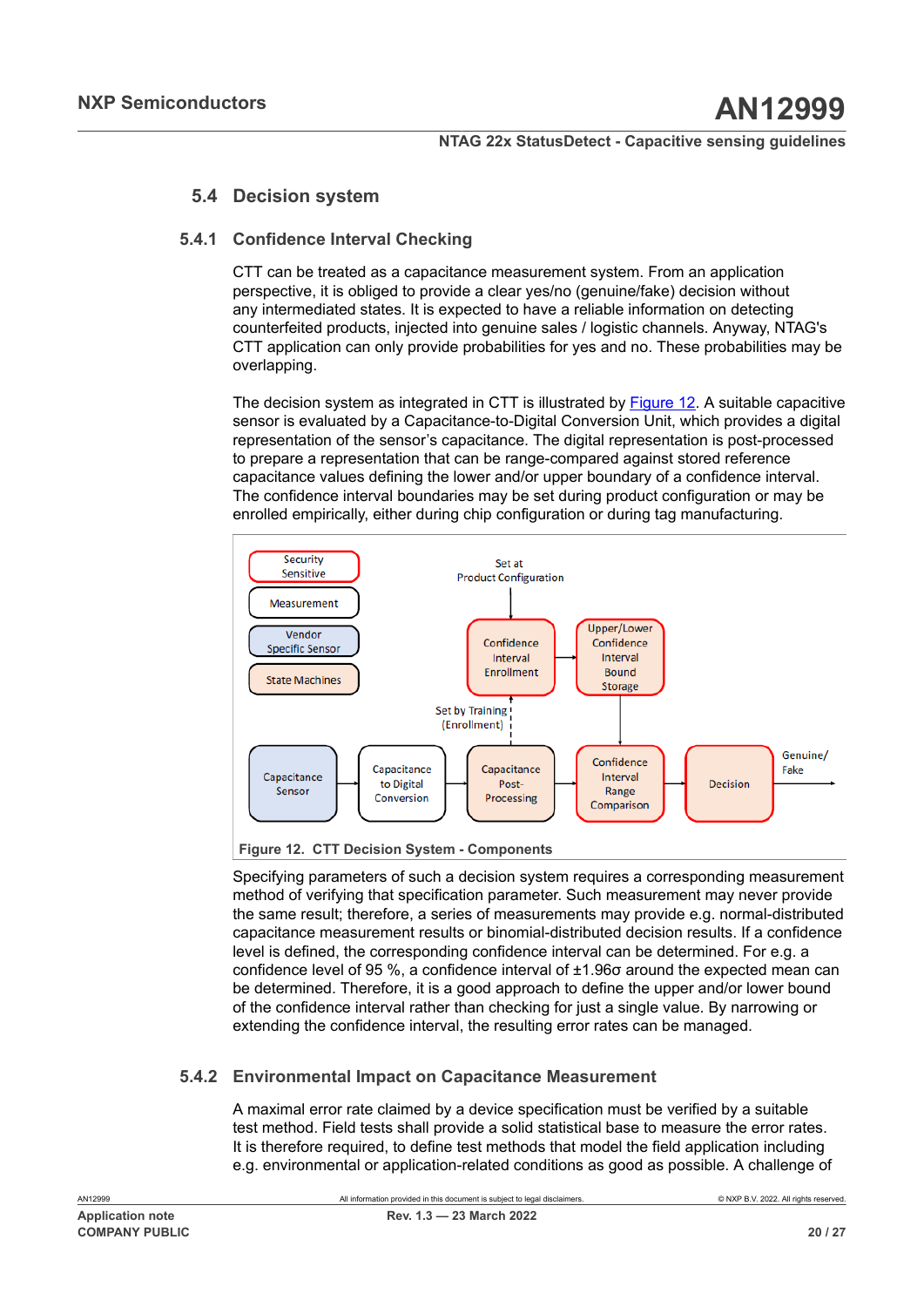low error rates is the large number of individual Bernoulli Experiments that need to be performed to verify a claimed error rate. One of known method is Zero Defect Analysis, where a certain failure rate may be supported by a limited number of tests.

Next known method is the "rule-of-3". This method requires to confirm a claimed error rate by 3\*1/rate tests with positive result, means: if 100 claimed devices are with no error, 300 devices must be tested showing no error, to achieve 95 % confidence.

The multiplier 3 is calculated by -ln(1-0.95) for 95 % confidence interval. 95 % confidence interval means that 95 % of all tests with a sample size of 3\*1/rate confirms the claimed error rate [\[8\].](#page-22-7)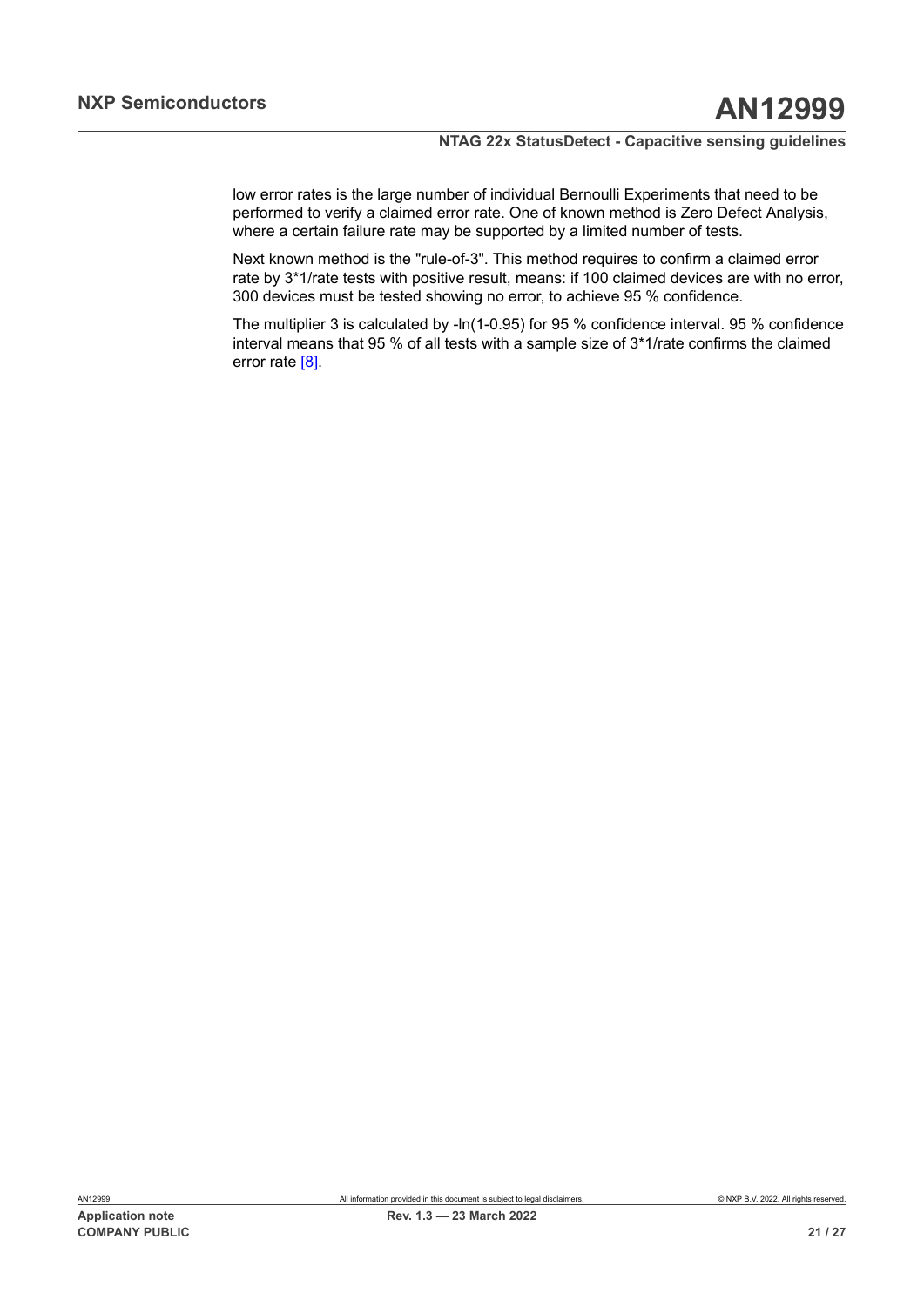## <span id="page-21-0"></span>**6 Frequently asked questions**

- 1. Why is the calibration needed?
	- **•** Since a certain capacitive range is supported, the trimming routine allows configuring each IC for optimum performance. The smaller the initial measurement difference is, the less is the variation over ambient conditions in the field (temperature, humidity, aging).
	- In the calibration, the CTT\_CURR\_TRIM value is changed until the difference measurement is minimized (< 25d). Once this is done, the difference measurement will be stored as the calibration difference and can then be included in the calculation of the measurement difference.
- 2. Why do we need to calibrate each sample?
	- **•** Since each IC and each attached external capacitor have manufacturing tolerances, it is important to trim each sample individually. This gives optimum performance.
	- **•** If the capacitor value is < 6 pF and therefore can be trimmed without using double range (CTT\_CURR\_TRIM < 31)
- 3. How can we simplify the calibration?
	- **•** The calibration can be performed using a successive approximation method in [Section 4.4.4.2](#page-9-1). With 5 trim bits, the optimum calibration value can be found with 5 measurements.
	- **•** Faster method is using the formula in [Section 4.4.4.1](#page-9-3), which calculates optimal current trim based on one measurement.
- 4. Why do some tags give open when they are closed?
	- **•** The decision if a tag is considered "open" or "closed" depends on the configuration. In order to avoid this problem, the CTT\_UPPER\_LIMIT and the CTT\_LOWER\_LIMIT must be set correctly, so that in physically OPEN state, the absolute of the DM (positive value) is more than the CTT\_LOWER\_LIMIT (CTT\_UPPER\_LIMIT can be set symmetrically) and in physically CLOSED state the absolute of the DM is always less than the CTT\_LOWER\_LIMIT (again CTT\_UPPER\_LIMIT can be set symmetrically).
	- **•** To choose the correct value, a wide range of samples need to be investigated to see what the tolerances are and if there is sufficient difference in the DM value in physically OPEN and CLOSED state.
	- **•** Use higher number of samples to get better statistical results.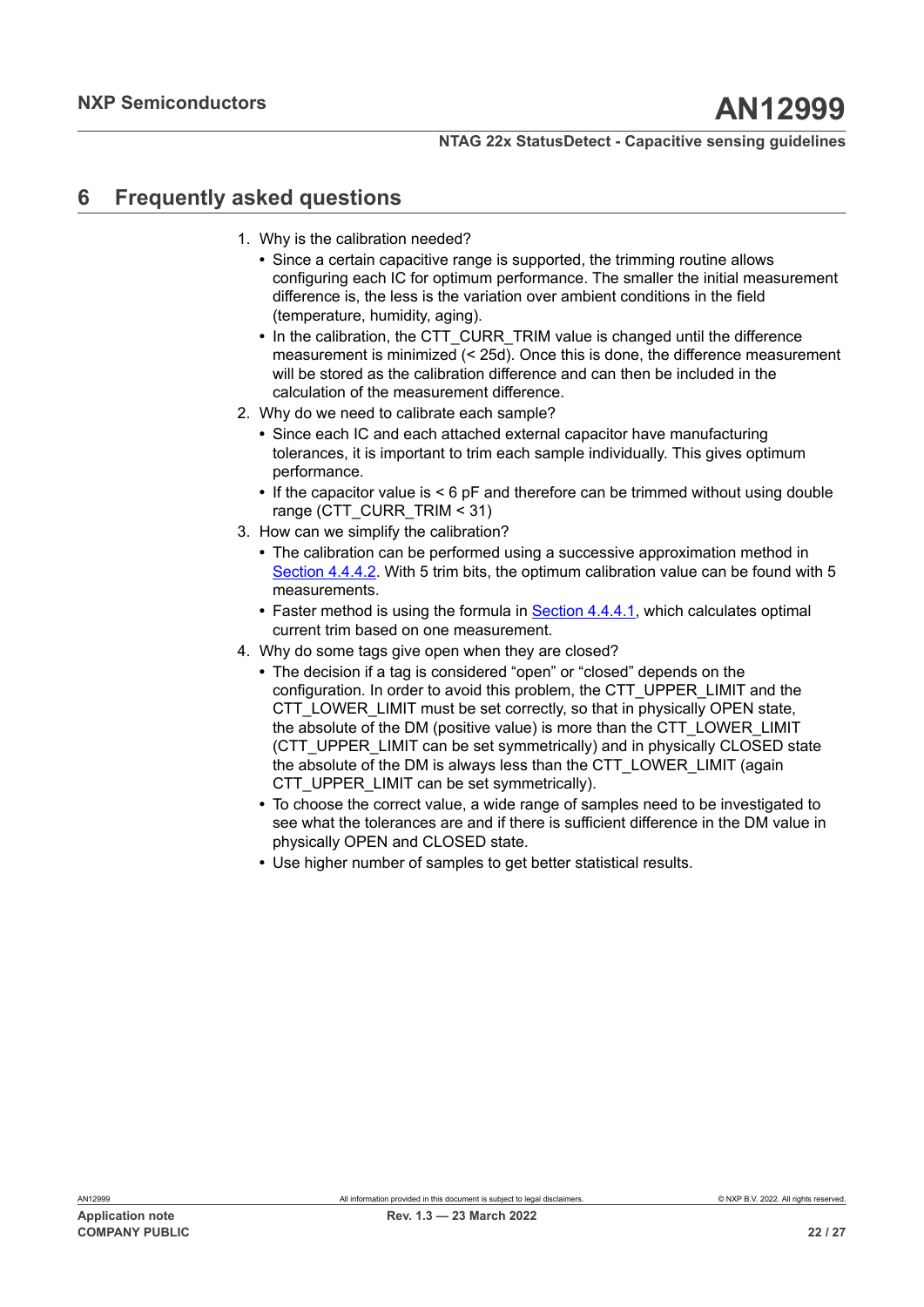## <span id="page-22-9"></span>**7 References**

- <span id="page-22-0"></span>[1] Product data sheet - NTAG 223 DNA (NT2H2331G0) - NFC T2T compliant IC
- <span id="page-22-1"></span>[2] Product data sheet - NTAG 224 DNA (NT2H2421G0) - NFC T2T compliant IC
- <span id="page-22-2"></span>[3] Product data sheet - NTAG 223 DNA StatusDetect (NT2H2331S0) - NFC T2T compliant IC with StatusDetect feature
- <span id="page-22-3"></span>[4] Product data sheet - NTAG 224 DNA StatusDetect (NT2H2421S0) - NFC T2T compliant IC with StatusDetect feature
- <span id="page-22-6"></span>[5] Application note - AN12998 NTAG 22x DNA (StatusDetect) - Features and hints
- <span id="page-22-4"></span>[6] NTAG 22x DNA StatusDetect Information on Guidance and Operation, doc.no. 7088xx[1](#page-22-8)
- <span id="page-22-5"></span>[7] Application note - AN11276 NTAG Antenna Design Guide, Rev. 1.8, doc.no. 2421xx
- <span id="page-22-7"></span>[8] Best practices in Testing and Reporting Performance of Biometric Devices, version 2.01, A.J. Mansfield, J.L. Wayman, National Physical Laboratory, Queens Road, Teddington, Middlesex

<span id="page-22-8"></span><sup>1</sup> xx … document version number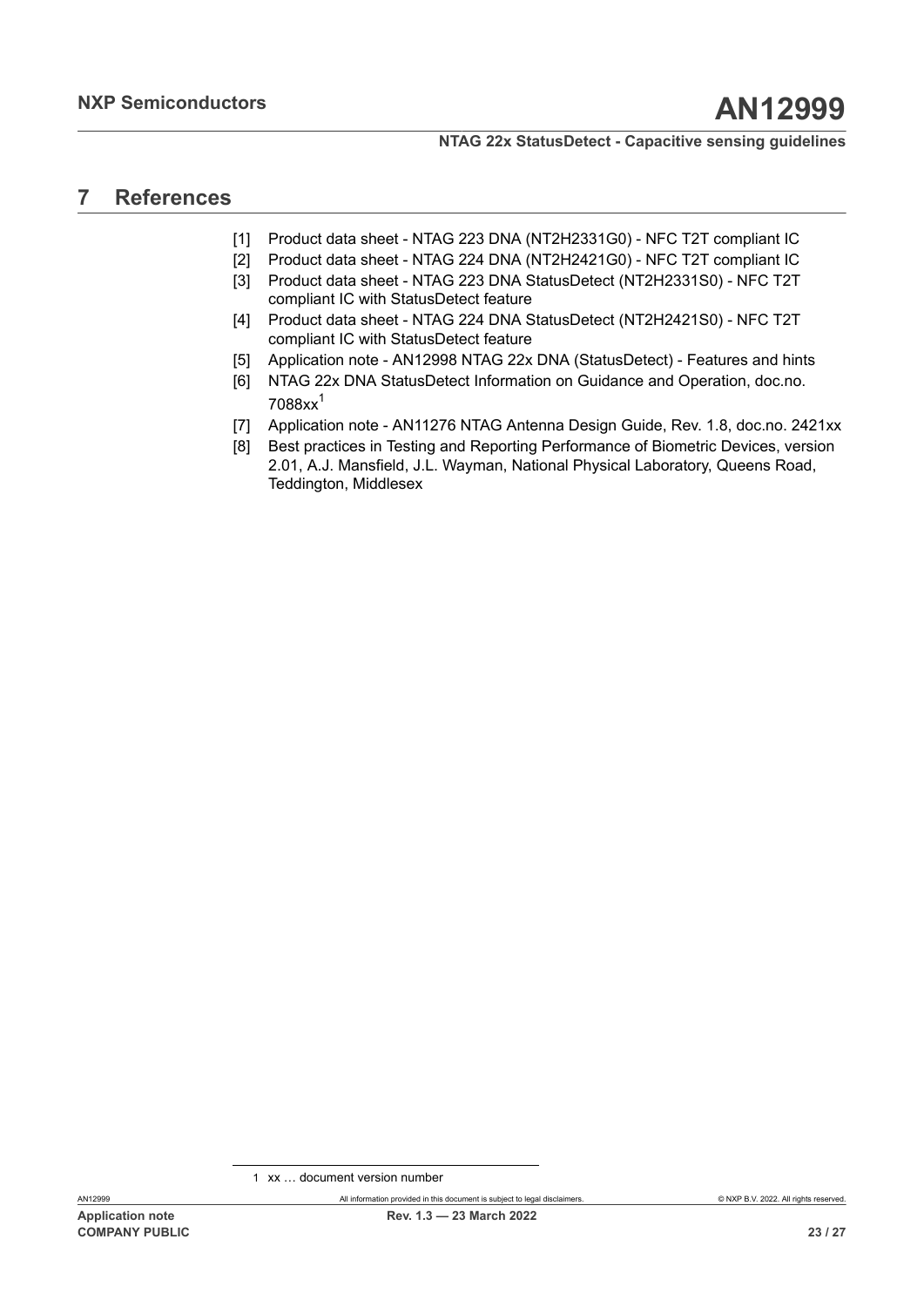## <span id="page-23-0"></span>**8 Legal information**

## **8.1 Definitions**

**Draft** — A draft status on a document indicates that the content is still under internal review and subject to formal approval, which may result in modifications or additions. NXP Semiconductors does not give any representations or warranties as to the accuracy or completeness of information included in a draft version of a document and shall have no liability for the consequences of use of such information.

## **8.2 Disclaimers**

**Limited warranty and liability** — Information in this document is believed to be accurate and reliable. However, NXP Semiconductors does not give any representations or warranties, expressed or implied, as to the accuracy or completeness of such information and shall have no liability for the consequences of use of such information. NXP Semiconductors takes no responsibility for the content in this document if provided by an information source outside of NXP Semiconductors.

In no event shall NXP Semiconductors be liable for any indirect, incidental, punitive, special or consequential damages (including - without limitation lost profits, lost savings, business interruption, costs related to the removal or replacement of any products or rework charges) whether or not such damages are based on tort (including negligence), warranty, breach of contract or any other legal theory.

Notwithstanding any damages that customer might incur for any reason whatsoever, NXP Semiconductors' aggregate and cumulative liability towards customer for the products described herein shall be limited in accordance with the Terms and conditions of commercial sale of NXP **Semiconductors** 

**Right to make changes** — NXP Semiconductors reserves the right to make changes to information published in this document, including without limitation specifications and product descriptions, at any time and without notice. This document supersedes and replaces all information supplied prior to the publication hereof.

**Suitability for use** — NXP Semiconductors products are not designed. authorized or warranted to be suitable for use in life support, life-critical or safety-critical systems or equipment, nor in applications where failure or malfunction of an NXP Semiconductors product can reasonably be expected to result in personal injury, death or severe property or environmental damage. NXP Semiconductors and its suppliers accept no liability for inclusion and/or use of NXP Semiconductors products in such equipment or applications and therefore such inclusion and/or use is at the customer's own risk.

**Applications** — Applications that are described herein for any of these products are for illustrative purposes only. NXP Semiconductors makes no representation or warranty that such applications will be suitable for the specified use without further testing or modification.

Customers are responsible for the design and operation of their applications and products using NXP Semiconductors products, and NXP Semiconductors accepts no liability for any assistance with applications or customer product design. It is customer's sole responsibility to determine whether the NXP Semiconductors product is suitable and fit for the customer's applications and products planned, as well as for the planned application and use of customer's third party customer(s). Customers should provide appropriate design and operating safeguards to minimize the risks associated with their applications and products.

NXP Semiconductors does not accept any liability related to any default, damage, costs or problem which is based on any weakness or default in the customer's applications or products, or the application or use by customer's third party customer(s). Customer is responsible for doing all necessary testing for the customer's applications and products using NXP Semiconductors products in order to avoid a default of the applications and the products or of the application or use by customer's third party customer(s). NXP does not accept any liability in this respect.

**Terms and conditions of commercial sale** — NXP Semiconductors products are sold subject to the general terms and conditions of commercial sale, as published at http://www.nxp.com/profile/terms, unless otherwise agreed in a valid written individual agreement. In case an individual agreement is concluded only the terms and conditions of the respective agreement shall apply. NXP Semiconductors hereby expressly objects to applying the customer's general terms and conditions with regard to the purchase of NXP Semiconductors products by customer.

**Export control** — This document as well as the item(s) described herein may be subject to export control regulations. Export might require a prior authorization from competent authorities.

**Evaluation products** — This product is provided on an "as is" and "with all faults" basis for evaluation purposes only. NXP Semiconductors, its affiliates and their suppliers expressly disclaim all warranties, whether express, implied or statutory, including but not limited to the implied warranties of noninfringement, merchantability and fitness for a particular purpose. The entire risk as to the quality, or arising out of the use or performance, of this product remains with customer.

In no event shall NXP Semiconductors, its affiliates or their suppliers be liable to customer for any special, indirect, consequential, punitive or incidental damages (including without limitation damages for loss of business, business interruption, loss of use, loss of data or information, and the like) arising out the use of or inability to use the product, whether or not based on tort (including negligence), strict liability, breach of contract, breach of warranty or any other theory, even if advised of the possibility of such damages.

Notwithstanding any damages that customer might incur for any reason whatsoever (including without limitation, all damages referenced above and all direct or general damages), the entire liability of NXP Semiconductors, its affiliates and their suppliers and customer's exclusive remedy for all of the foregoing shall be limited to actual damages incurred by customer based on reasonable reliance up to the greater of the amount actually paid by customer for the product or five dollars (US\$5.00). The foregoing limitations, exclusions and disclaimers shall apply to the maximum extent permitted by applicable law, even if any remedy fails of its essential purpose.

**Translations** — A non-English (translated) version of a document, including the legal information in that document, is for reference only. The English version shall prevail in case of any discrepancy between the translated and English versions.

## **8.3 Licenses**

**Purchase of NXP ICs with NFC technology** — Purchase of an NXP Semiconductors IC that complies with one of the Near Field Communication (NFC) standards ISO/IEC 18092 and ISO/IEC 21481 does not convey an implied license under any patent right infringed by implementation of any of those standards. Purchase of NXP Semiconductors IC does not include a license to any NXP patent (or other IP right) covering combinations of those products with other products, whether hardware or software.

## **8.4 Trademarks**

Notice: All referenced brands, product names, service names, and trademarks are the property of their respective owners.

**NXP** — wordmark and logo are trademarks of NXP B.V.

**NTAG** — is a trademark of NXP B.V.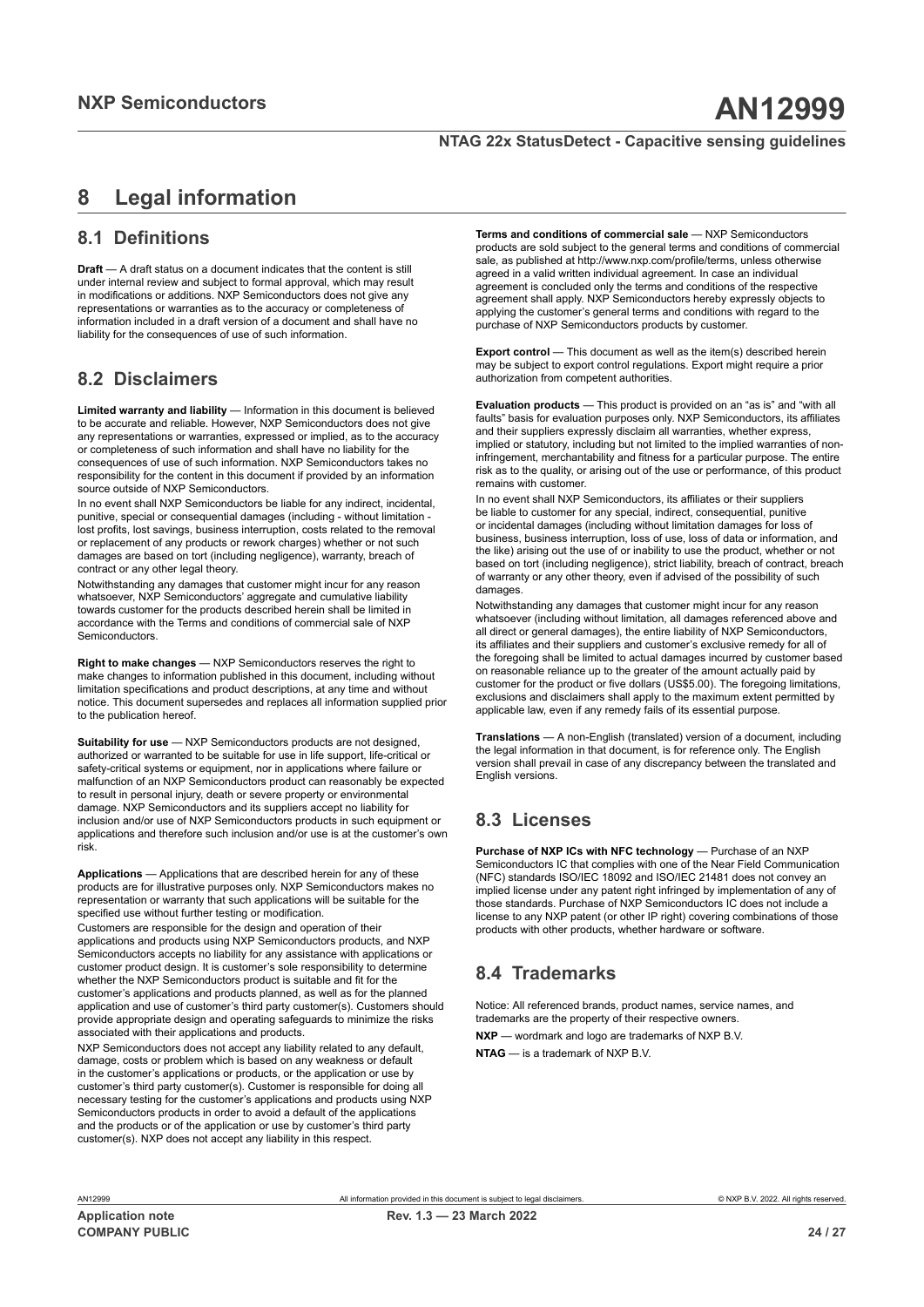## **Tables**

| Tab. 1. | Tab. z. |  |
|---------|---------|--|
|         |         |  |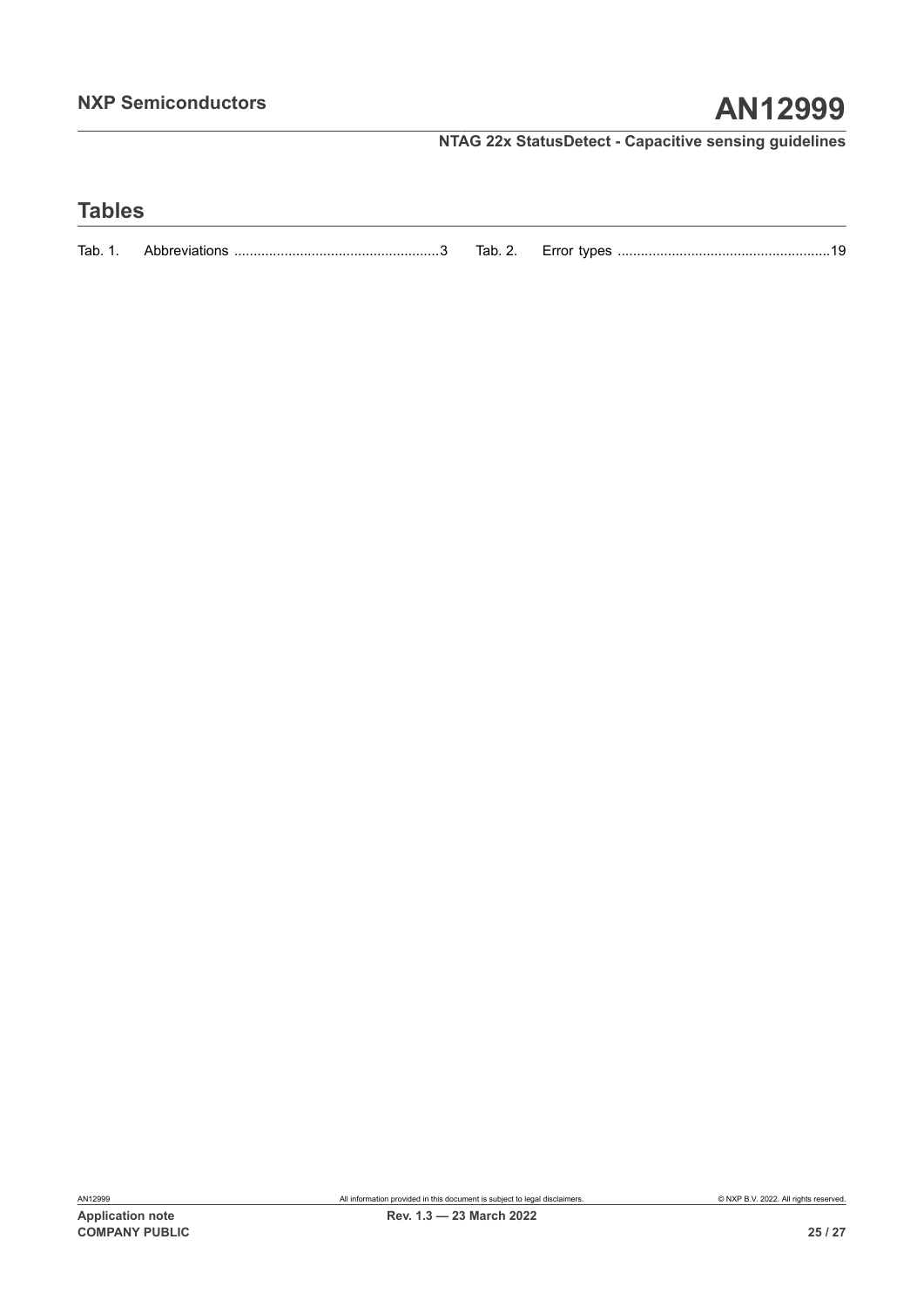## **Figures**

| Fig. 1. |                                    |  |
|---------|------------------------------------|--|
| Fig. 2. |                                    |  |
| Fig. 3. |                                    |  |
| Fig. 4. |                                    |  |
| Fig. 5. | RFIDDiscover interface for CTT  14 |  |
| Fig. 6. |                                    |  |
| Fig. 7. |                                    |  |

| Sensor Capacitance Stack with Insulator  17 |
|---------------------------------------------|
|                                             |
| and Thickness Correction for Vacuum 18      |
| CTT Decision System - Components 20         |
|                                             |